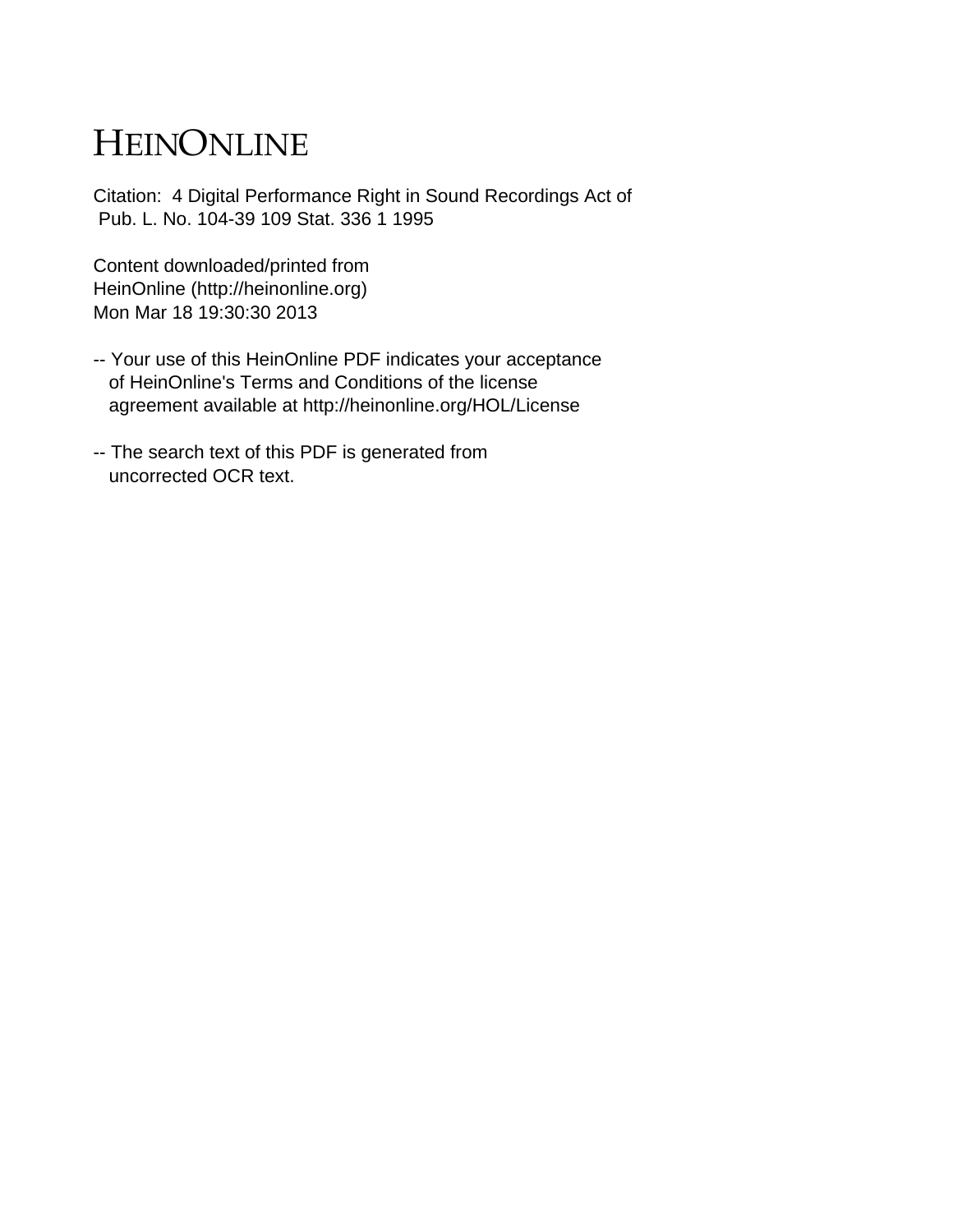# 104TH CONGRESS<br>1st Session **H. R. 1506**

To amend title **17,** United States Code, to provide an exclusive right to perform sound recordings publicly **by** means of digital transmissions, and for other purposes.

## IN THE HOUSE OF REPRESENTATIVES

APRIL 7; 1995

Mr. MOORHEAD (for himself, Mr. HYDE, Mr. **CONYERS,** and Mr. **GEKAS)** introduced the following bill; which was referred to the Committee on the **Judiciary** 

# **A BILL**

- To amend title 17, United States Code, to provide an exclusive right to perform sound recordings publicly by means of digital transmissions, and for other purposes.
	- 1 *Be it enacted by the Senate and House of Representa-*
- *2 tives of the United States of America in Congress assembled,*

# **3 SECTION 1. SHORT TITLE.**

- 4 This Act may be cited as the "Digital Performance
- **5** Right in Sound Recordings Act of 1995".

# **6 SEC. 2. EXCLUSIVE RIGHTS IN COPYRIGHTED WORKS.**

- **7** Section **106** of title **17,** United States Code, is
- **8** amended-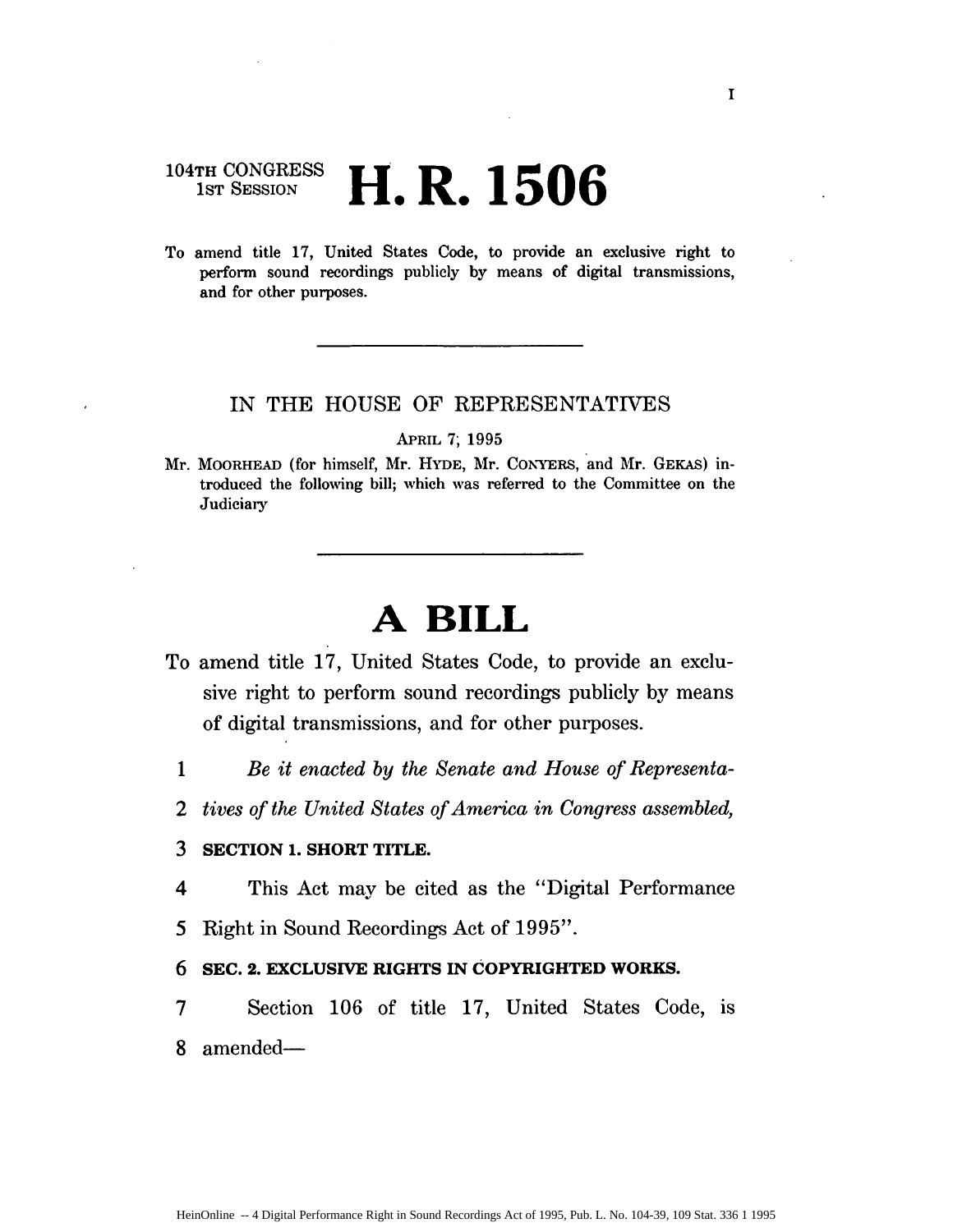| $\mathbf 1$      | $(1)$ in paragraph $(4)$ by striking "and" after      |
|------------------|-------------------------------------------------------|
| $\boldsymbol{2}$ | the semicolon;                                        |
| 3                | $(2)$ in paragraph $(5)$ by striking the period and   |
| 4                | inserting "; and"; and                                |
| 5                | (3) by adding at the end the following:               |
| 6                | "(6) in the case of sound recordings, to perform      |
| 7                | the copyrighted work publicly by means of a digital   |
| 8                | transmission.".                                       |
| 9                | SEC. 3. SCOPE OF EXCLUSIVE RIGHTS IN SOUND RECORD-    |
| 10               | INGS.                                                 |
| <b>11</b>        | Section 114 of title 17, United States Code, is       |
| 12               | amended-                                              |
| 13               | $(1)$ in subsection (a) by striking "and $(3)$ " and  |
| 14               | inserting $\cdot$ , (3), and (6)";                    |
| 15               | (2) in the first sentence of subsection (b) by        |
| 16               | striking "phonorecords, or of copies of motion pic-   |
| 17               | tures and other audiovisual works," and inserting     |
| 18               | "phonorecords or copies"; and                         |
| 19               | (3) by striking subsection (d) and inserting the      |
| <b>20</b>        | following:                                            |
| 21               | "(d) LIMITATIONS ON EXCLUSIVE RIGHT.—Notwith-         |
| 22               | standing the provisions of section $106(6)$ —         |
| 23               | "(1) EXEMPT TRANSMISSIONS.—The perform-               |
| 24               | ance of a sound recording publicly by means of a      |
| 25               | digital transmission, other than as part of an inter- |

 $\sim$ 

## **\*HR 1506 IH**

 $\mathcal{A}$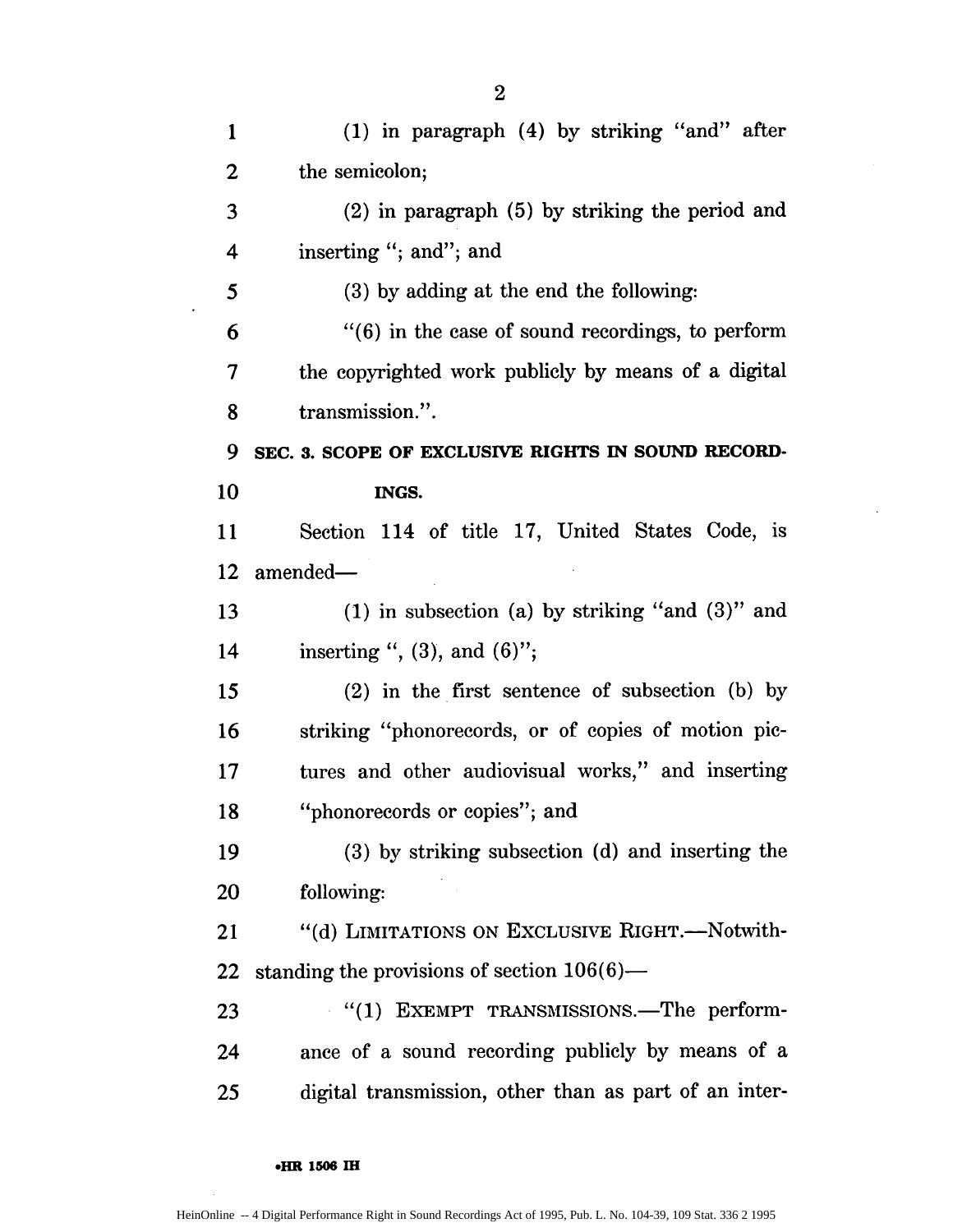| $\mathbf{1}$     | active service, is not an infringement of section                                    |
|------------------|--------------------------------------------------------------------------------------|
| $\boldsymbol{2}$ | $106(6)$ if the performance is part of-                                              |
| 3                | "(A) a nonsubscription transmission, such                                            |
| 4                | as a nonsubscription broadcast transmission;                                         |
| 5                | "(B) any of the following transmissions,                                             |
| 6                | whether it is a subscription transmission or a                                       |
| $\overline{7}$   | nonsubscription transmission:                                                        |
| 8                | "(i) a prior or simultaneous trans-                                                  |
| 9                | mission incidental to a nonsubscription                                              |
| 10               | transmission, such as a feed received by                                             |
| 11               | then<br>retransmitted<br>by<br>the<br>and                                            |
| 12               | nonsubscription transmitter, if such inci-                                           |
| 13               | dental transmission does not include any                                             |
| 14               | subscription transmission directly for re-                                           |
| 15               | ception by members of the public;                                                    |
| 16               | $\mathrm{``(ii)}$<br>retransmission<br><sub>of</sub><br>$\mathbf{a}$<br>$\mathbf{a}$ |
| 17               | nonsubscription broadcast transmission if,                                           |
| 18               | in the case of a retransmission of a radio                                           |
| 19               | station's broadcast transmission, the trans-                                         |
| 20               | mission is not willfully or repeatedly                                               |
| 21               | retransmitted beyond a radius of 150 miles                                           |
| 22               | from the site of the radio broadcast trans-                                          |
| 23               | mitter;                                                                              |
| 24               | "(iii) a transmission to or within a                                                 |
| 25               | business establishment, that is confined to                                          |

 $\bar{\mathcal{A}}$ 

**eHR 1506 IIH**

 $\sim 10^{-11}$ 

 $\sim 10^{-11}$ 

 $\bar{z}$ 

3

 $\sim$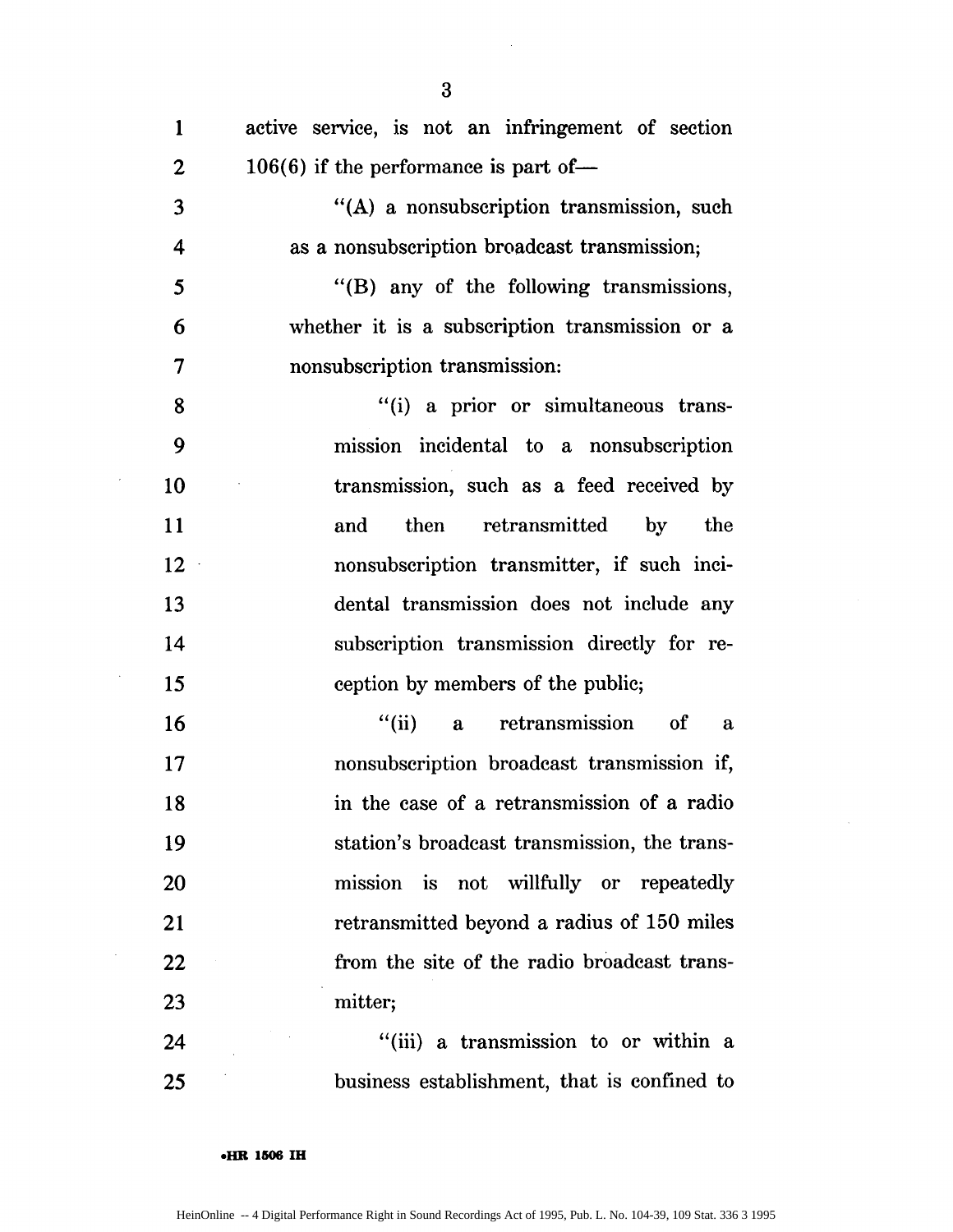$\overline{\phantom{a}}$ 

| $\mathbf{1}$     | the premises of that business establish-                 |
|------------------|----------------------------------------------------------|
| $\boldsymbol{2}$ | ment, the premises of other business estab-              |
| 3                | lishments under common ownership or con-                 |
| 4                | trol, and the vicinity immediately sur-                  |
| 5                | rounding such establishment and establish-               |
| 6                | ments; or                                                |
| $\boldsymbol{7}$ | $"$ (iv) a retransmission that is other-                 |
| 8                | wise an infringement of section $106(6)$ , if            |
| 9                | such transmission is simultaneous with the               |
| 10               | primary transmission and is authorized by                |
| 11               | the primary transmitter, and the primary                 |
| 12               | transmitter has been licensed to publicly                |
| 13               | perform the sound recording.                             |
| 14               | "(2) SUBSCRIPTION TRANSMISSIONS.—In the                  |
| 15               | case of a subscription transmission other than a         |
| 16               | transmission exempt under paragraph (1), the per-        |
| 17               | formance of a sound recording publicly by means of       |
| 18               | a digital transmission shall be subject to statutory li- |
| 19               | censing in accordance with subsection $(f)$ , if—        |
| 20               | "(A) at least-                                           |
| 21               | "(i) 3 months have expired since the                     |
| 22               | first public performance by means of a dig-              |
| 23               | ital transmission of the sound recording                 |
| 24               | under the authority of the copyright owner               |

#### **HR 1506 IH**

 $\sim 10^7$ 

 $\sim \kappa^{-1}$ 

 $\hat{A}$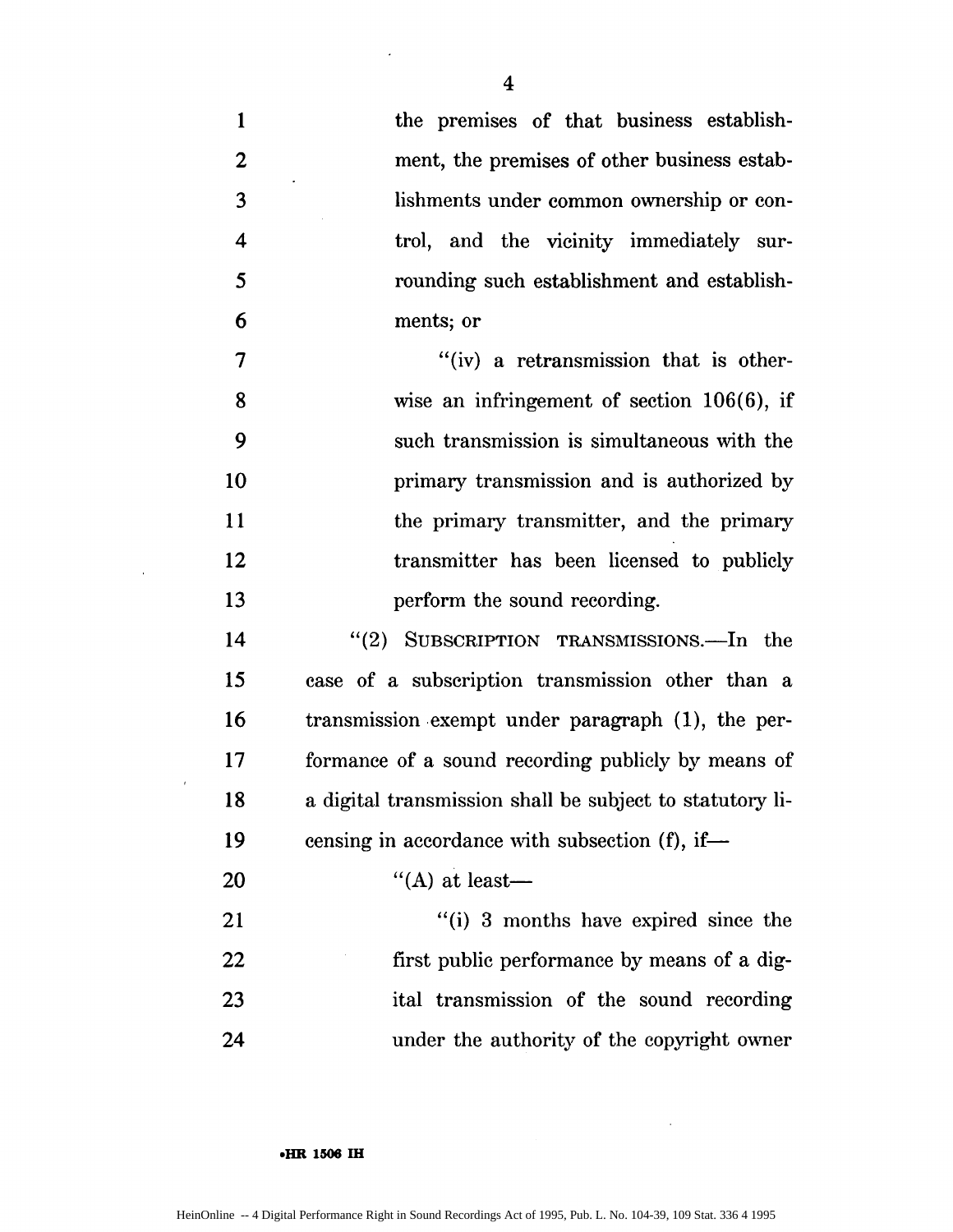| 1         | in a subscription transmission in the Unit-         |
|-----------|-----------------------------------------------------|
| 2         | ed States, or                                       |
| 3         | "(ii) 4 months have expired since the               |
| 4         | first distribution for ultimate sale to con-        |
| 5         | sumers in the United States of a phono-             |
| 6         | record embodying the sound recording                |
| 7         | under the authority of the copyright owner,         |
| 8         | whichever period is shorter;                        |
| 9         | "(B) the transmission is not made for the           |
| 10        | purpose of enabling the recipient of the trans-     |
| 11        | mission to reproduce the sound recording;           |
| 12        | "(C) the transmission does not exceed the           |
| 13        | sound recording performance complement; and         |
| 14        | "(D) except as provided in section $1002(e)$ ,      |
| 15        | the transmission of the sound recording is ac-      |
| 16        | companied by the information encoded in that        |
| 17        | sound recording, if any, by or under the author-    |
| 18        | ity of the copyright owner of that sound record-    |
| 19        | ing, that identifies the title of the sound record- |
| <b>20</b> | ing, the featured recording artist who performs     |
| 21        | on the sound recording, and related informa-        |
| 22        | tion, including information concerning the un-      |
| 23        | derlying musical work and its writer.               |
| 24        | "(3) RIGHTS NOT OTHERWISE LIMITED.-                 |

 $\mathcal{A}$ *\*HR* **1506 IH**

 $\mathcal{A}^{\text{max}}_{\text{max}}$ 

 $\label{eq:1} \frac{1}{\sqrt{2}}\int_{0}^{\pi}\frac{1}{\sqrt{2}}\left(\frac{1}{\sqrt{2}}\right)^{2}d\mu_{\rm{eff}}$ 

5

 $\sim$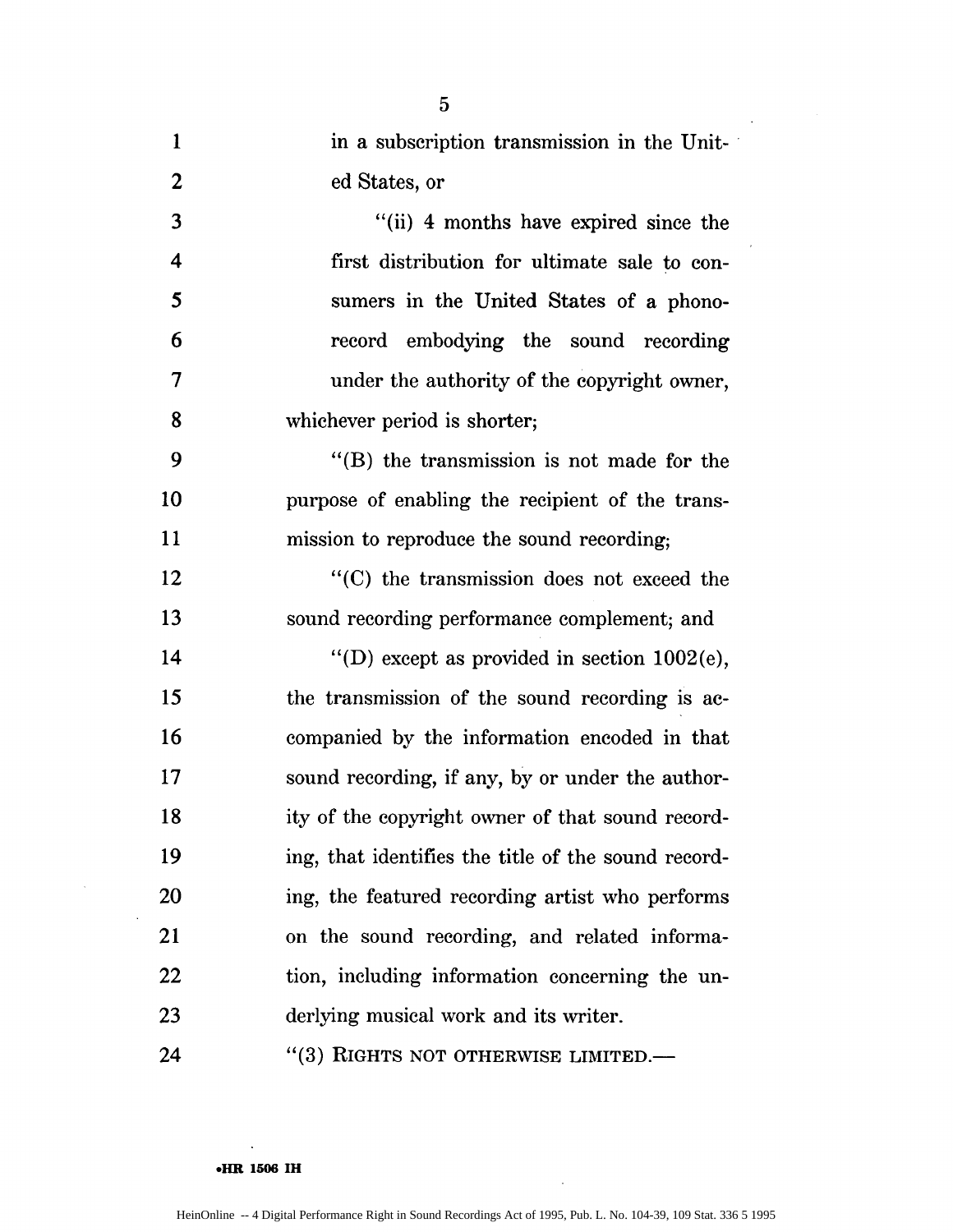| $\mathbf 1$      | "(A) Except as expressly provided in this                  |
|------------------|------------------------------------------------------------|
| $\boldsymbol{2}$ | section, this section does not limit or impair the         |
| 3                | exclusive right to perform a sound recording               |
| 4                | publicly by means of a digital transmission                |
| 5                | under section $106(6)$ .                                   |
| 6                | "(B) Nothing in this section annuls or lim-                |
| $\overline{7}$   | its in any way-                                            |
| 8                | "(i) the exclusive right to publicly per-                  |
| 9                | form a musical work, including by means                    |
| 10               | of a digital transmission, under section                   |
| 11               | 106(4);                                                    |
| 12               | "(ii) the exclusive rights to reproduce                    |
| 13               | and distribute a sound recording or the                    |
| 14               | musical work embodied therein under para-                  |
| 15               | graphs $(1)$ and $(3)$ of section 106, includ-             |
| 16               | ing by means of a digital phonorecord de-                  |
| 17               | livery as defined in section 115; or                       |
| 18               | "(iii) any other rights under any other                    |
| 19               | provision of section 106, or remedies avail-               |
| <b>20</b>        | able under this title, as such rights or rem-              |
| 21               | edies exist either before or after the enact-              |
| 22               | ment of the Digital Performance in Sound                   |
| 23               | Recordings Act of 1995.                                    |
| 24               | "(e) AUTHORITY FOR NEGOTIATIONS .- Any copy-               |
| 25               | right owners of sound recordings and any entities perform- |

#### **eR 1506 <sup>I</sup>**

 $\hat{\mathcal{A}}$ 

 $\sim 10^6$ 

 $\sim 10^{-11}$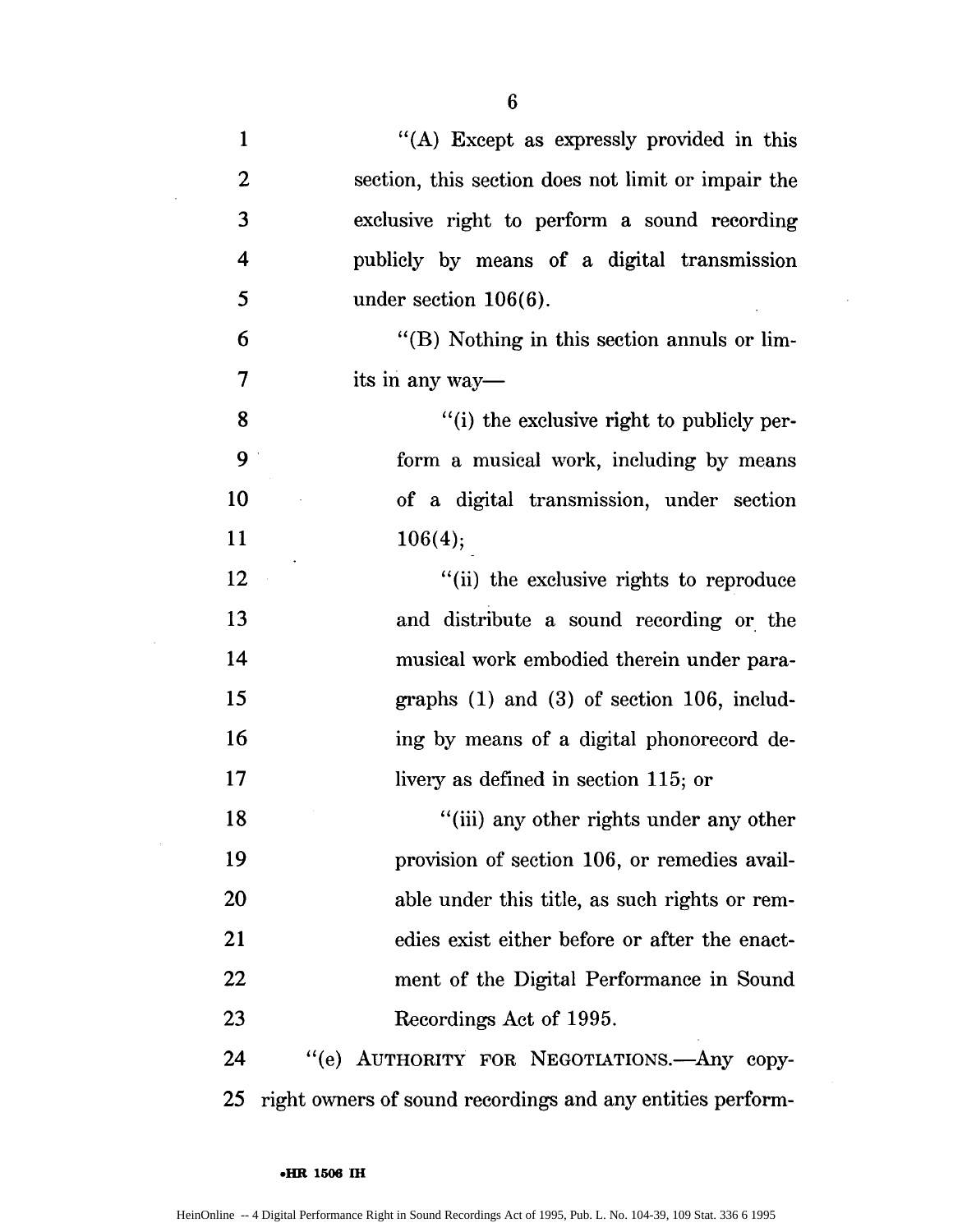1 ing sound recordings affected by this section may nego-2 tiate and agree upon the terms and rates of royalty pay-3 ments for the performance of such sound recordings and 4 the proportionate division of fees paid among copyright 5 owners, and may designate common agents to negotiate, 6 agree to, pay, or receive such royalty payments.

7 "(f) LICENSES FOR SUBSCRIPTION TRANS-8 MISSIONS.-

9 "(1) VOLUNTARY NEGOTIATION PROCEED-10 INGS.-Not later than 30 days after the date of the 11 enactment of the Digital Performance in Sound Re-12 cordings Act of 1995, the Librarian of Congress 13 shall cause notice to be published in the Federal 14 Register of the initiation of voluntary negotiation 15 proceedings for the purpose of determining reason-**16** able terms and rates of royalty payments for the ac-17 tivities specified in subsection  $(d)(2)$  during the pe-18 riod beginning on January 1, 1996, and ending on 19 December 31, 2000. Such terms and rates shall dis-20 tinguish among the different types of digital trans-21 mission services then in operation. Any copyright 22 owners of sound recordings or any entities perform-23 ing sound recordings affected by this section may 24 submit to the Librarian of Congress licenses cover-25 ing such activities with respect to such sound record-

**\*HR 1506 IH**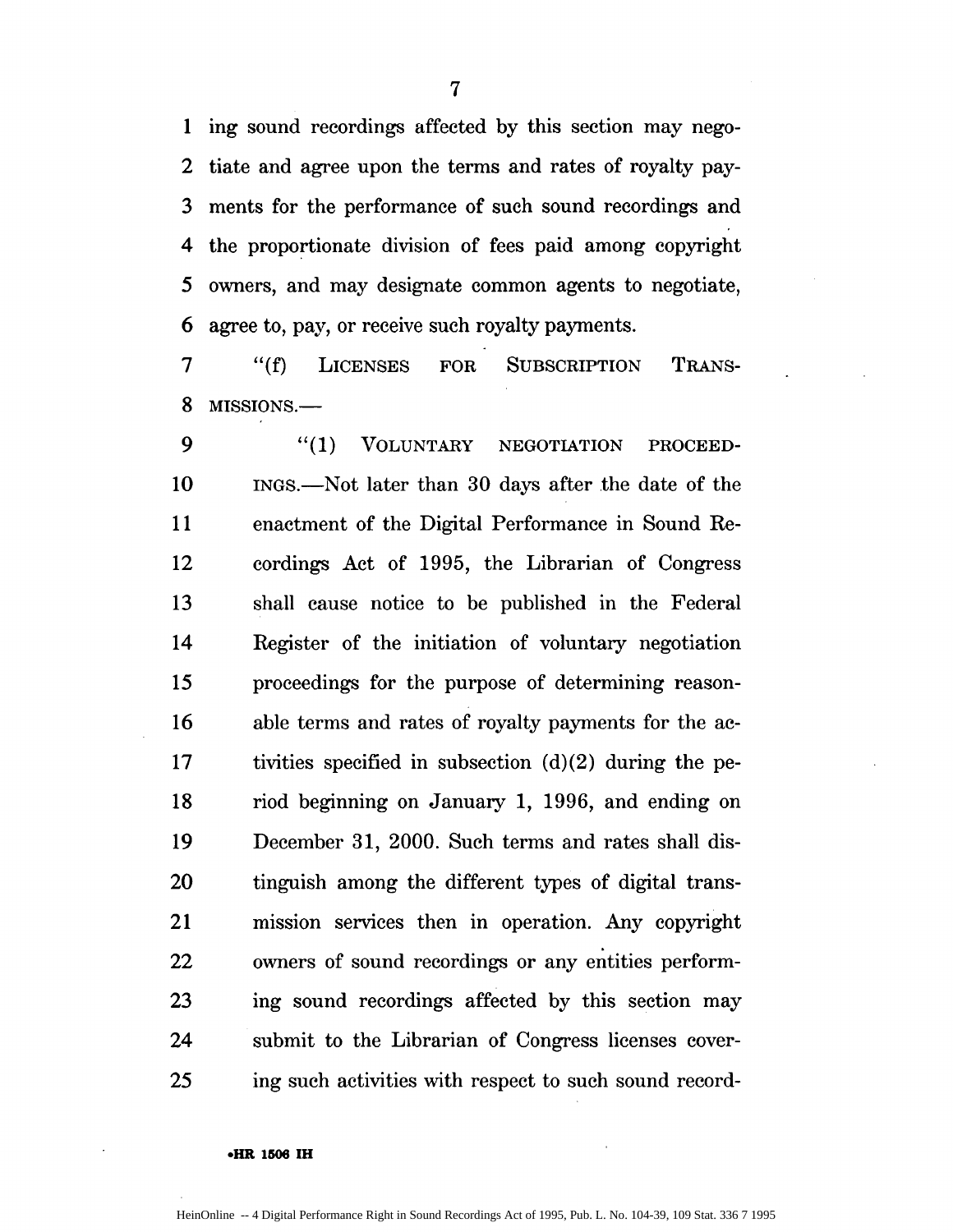1 ings. The parties to each such negotiation proceed-2 ing shall bear the entire costs thereof.

3 "(2) COPYRIGHT ARBITRATION ROYALTY PANEL 4 PROCEEDING.-In the absence of license agreements 5 negotiated under paragraph (1), the Librarian of 6 Congress shall, pursuant to chapter 8, convene a 7 copyright arbitration royalty panel to determine and 8 publish in the Federal Register a schedule of rates 9 and terms which, subject to paragraph (3), shall be 10 binding on all copyright owners of sound recordings 11 and entities performing sound recordings. In estab-12 lishing such rates and terms the copyright arbitra-**13** tion royalty panel may consider the rates for com-14 parable types of digital transmission services and *15* comparable circumstances under voluntary license 16 agreements negotiated under paragraph (1). The 17 parties to the proceeding shall bear the entire cost 18 thereof in such manner and proportion as the arbi-19 tration panel shall direct. The Librarian of Congress 20 shall also establish requirements by which copyright 21 owners may receive reasonable notice of the use of 22 their sound recordings under this section, and under 23 which records of such use shall be kept by entities 24 performing sound recordings.

#### **•** *HR* **1506 1H**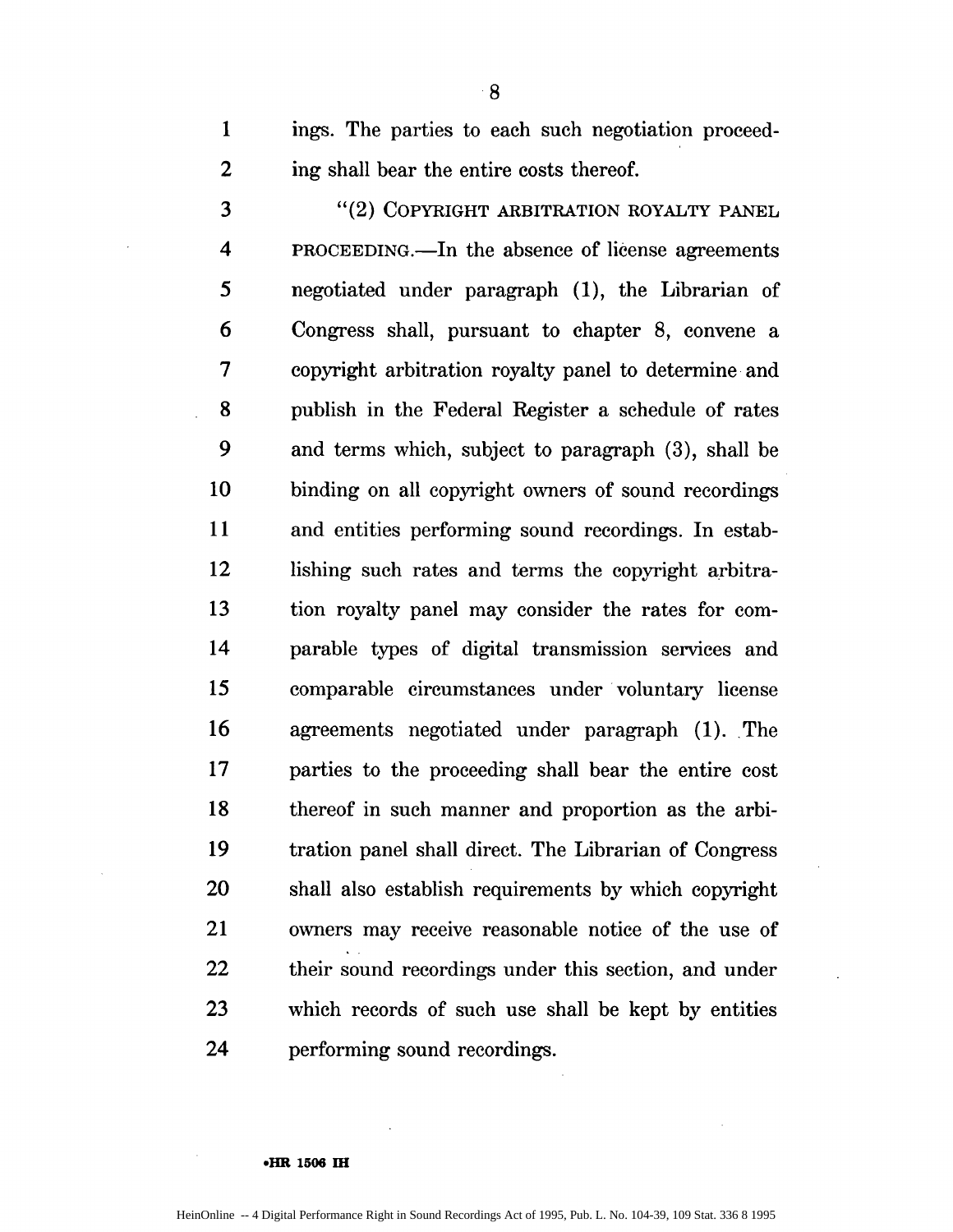1 "(3) PRIORITY OF VOLUNTARY LICENSE AGREE-2 MENTS.-License agreements voluntarily negotiated 3 at any time between one or more copyright owners 4 of sound recordings and one or more entities per-5 forming sound recordings with respect to activities 6 specified in subsection  $(d)(2)$  shall be given effect in 7 lieu of any determination by the Librarian of Con-8 gress under chapter 8 with respect to the same mat-9 ter. 10 "(4) PERIODIC APPLICATION OF PROCE-11 **DURES.—The procedures set forth in paragraphs (1)** 12 and (2) shall be repeated and concluded, in accord-13 ance with regulations that the Librarian of Congress

14 shall prescribe—

15 "(A) within the 6-month period beginning 16 on the date on which a petition is filed by any 17 copyright owners of sound recordings or any en-18 tities performing sound recordings affected by 19 this section indicating that a new type of digital 20 transmission service on which sound recordings 21 are performed is or is about to become oper-22 ational, and

23 "(B) between June 30 and December 31 of 24 the year 2000 and every fifth year thereafter.

9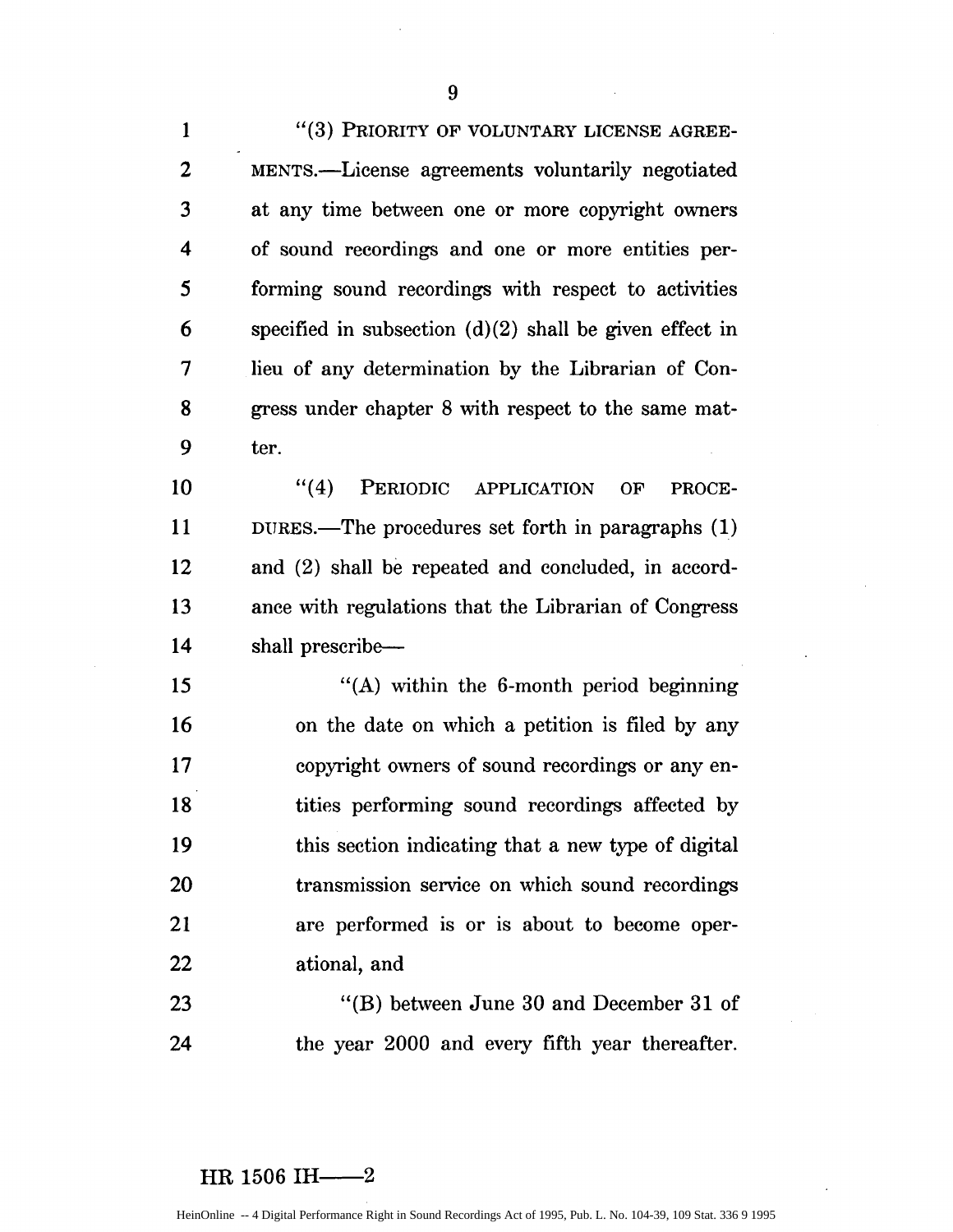1 "(5) NOTICE AND ROYALTIES REQUIREMENTS 2 FOR SUBSCRIPTION TRANSMISSIONS. Any person 3 who wishes to perform a sound recording publicly by 4 means of a subscription transmission under this sub-5 section may do so without infringing the exclusive 6 right of the copyright owner of the sound recording 7 by complying with such notice requirements as the 8 Register of Copyrights shall prescribe by regulation 9 and by paying royalty fees in accordance with this **10** subsection, or, if such royalty fees have not been set, 11 by agreeing to pay such royalty fees as shall be de-12 termined in accordance with this subsection, and any 13 royalty payments in arrears shall be made on or be-14 fore the twentieth day of the month after the month 15 in which the royalty fees are set.

16 "(g) PROCEEDS FROM LICENSING OF SUBSCRIPTION 17 TRANSMISSIONS.-

18 "(1) PAYMENTS TO RECORDING ARTISTS.-Ex-19 cept in the case of a subscription transmission li-20 censed in accordance with subsection (f)—

21 "(A) a featured recording artist who per-22 forms on a sound recording that has been li-23 censed for a subscription transmission shall be 24 entitled to receive payments from the copyright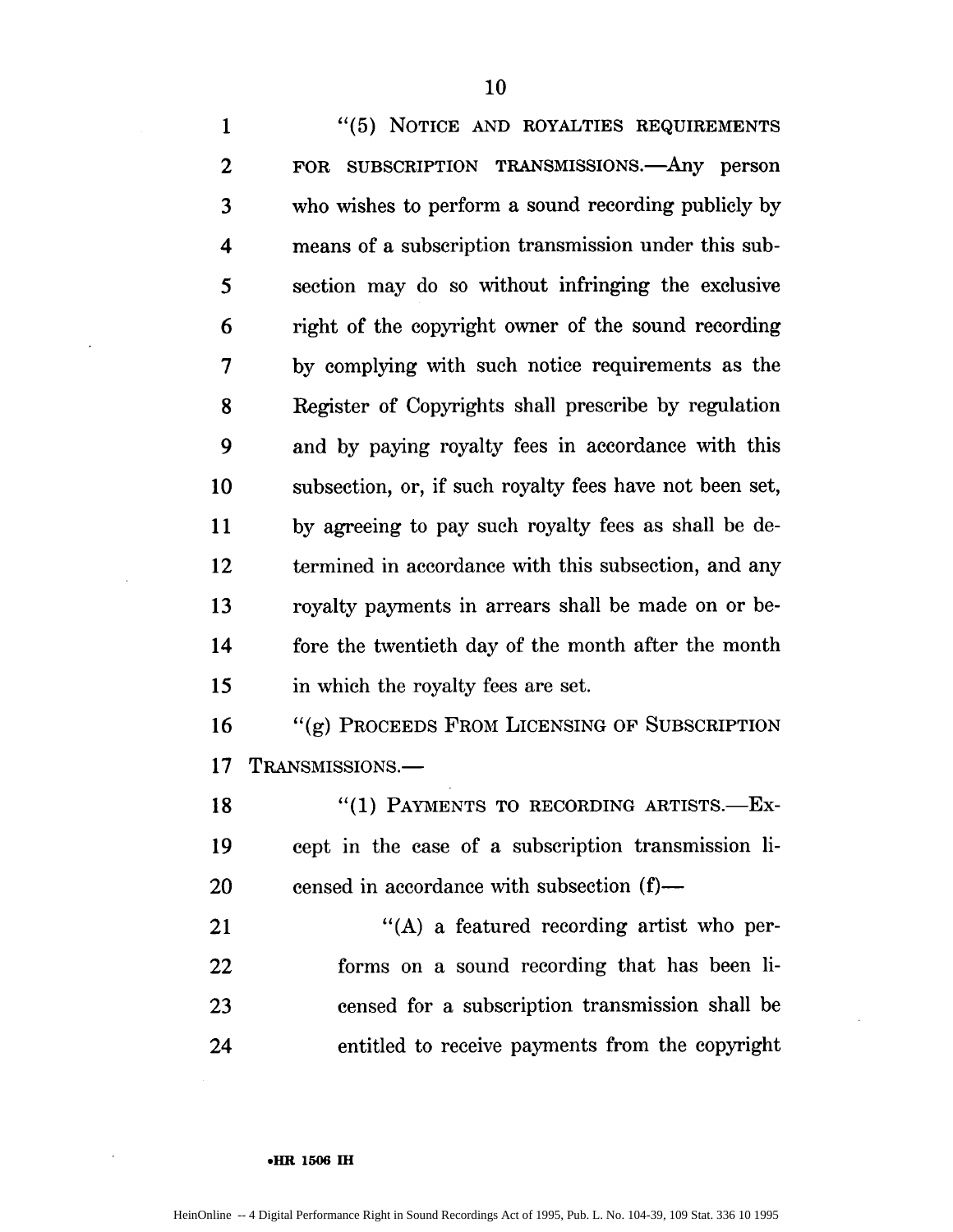|              | 11                                                   |
|--------------|------------------------------------------------------|
| $\mathbf{1}$ | owner of the sound recording in accordance           |
| $\mathbf{2}$ | with the terms of the artist's contract; and         |
| 3            | "(B) a nonfeatured recording artist who              |
| 4            | performs on a sound recording that has been li-      |
| 5            | censed for a subscription transmission shall be      |
| 6            | entitled to receive payments from the copyright      |
| 7            | owner of the sound recording in accordance           |
| 8            | with the terms of the nonfeatured recording          |
| 9            | artist's applicable contract or other applicable     |
| 10           | agreement.                                           |
| 11           | "(2) ALLOCATION OF RECEIPTS TO RECORDING             |
| 12           | ARTISTS.—The copyright owner of the exclusive        |
| 13           | right under section 106(6) to publicly perform a     |
| 14           | sound recording by means of a digital transmission   |
| 15           | shall allocate to recording artists in the following |
| 16           | manner its receipts from the licensing of subscrip-  |
| 17           | tion transmission performances of the sound record-  |
| 18           | ing in accordance with subsection (f):               |
| 19           | "(A) $2\frac{1}{2}$ percent of the receipts shall be |
| 20           | deposited in an escrow account managed by an         |
| 21           | independent administrator jointly appointed by       |
| 22           | copyright owners of sound recordings and the         |
| 23           | American Federation of Musicians (or any suc-        |
| 24           | cessor entity) to be distributed to nonfeatured      |
| 25           | musicians (whether or not members of the             |

**.HR 1506 IH**

 $\bar{z}$ 

 $\sim 10$ 

HeinOnline -- 4 Digital Performance Right in Sound Recordings Act of 1995, Pub. L. No. 104-39, 109 Stat. 336 11 1995

 $\mathcal{L}^{\mathcal{L}}$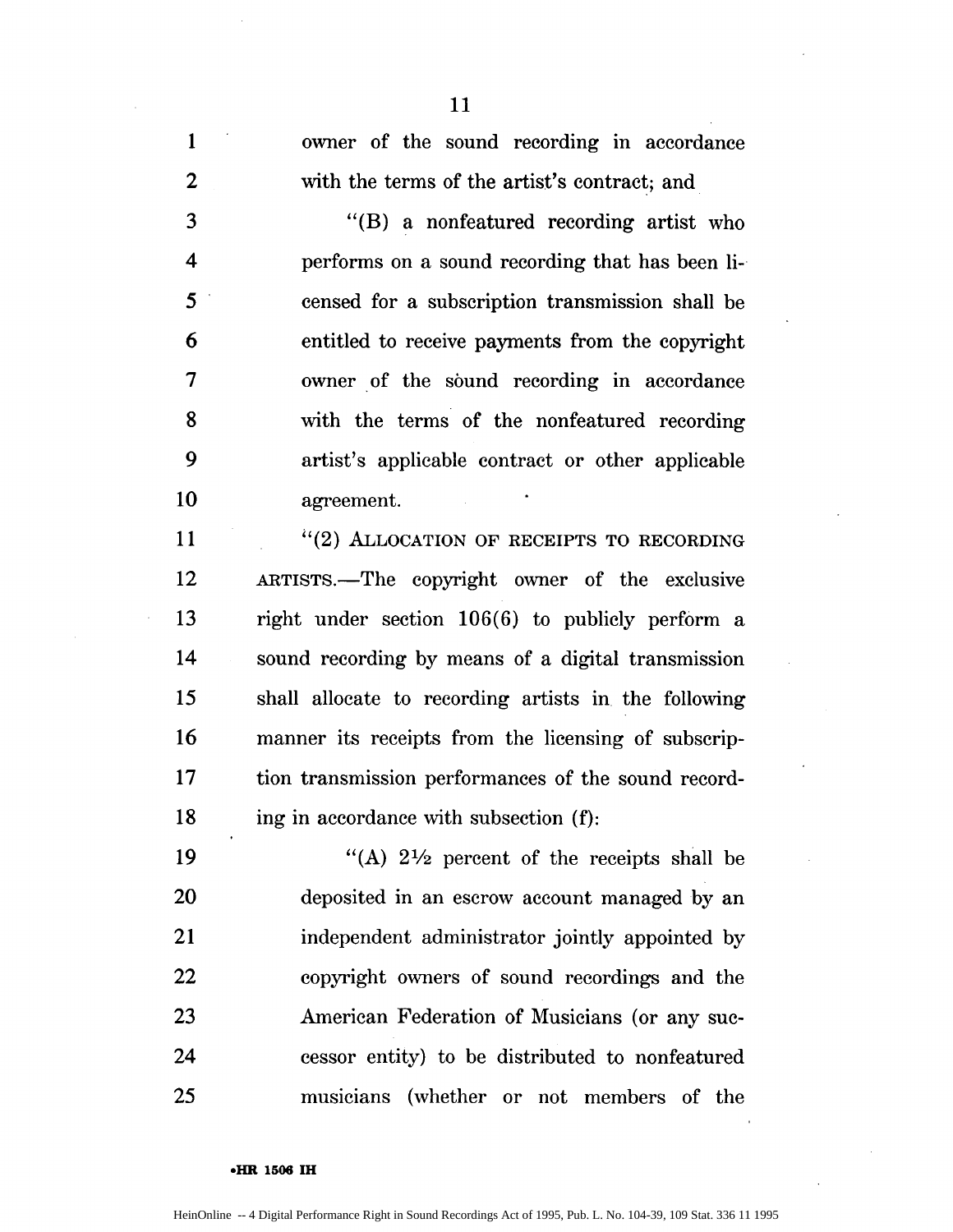1 American Federation of Musicians) who have 2 performed on sound recordings.

3 "(B)  $2\frac{1}{2}$  percent of the receipts shall be 4 deposited in an escrow account managed by an 5 independent administrator jointly appointed by 6 copyright owners of sound recordings and the 7 American Federation of Television and Radio 8 Artists (or any successor entity) to be distrib-9 uted to nonfeatured vocalists (whether or not 10 members of the American Federation of Tele-**11** vision and Radio Artists) who have performed 12 on sound recordings.

13  $\frac{1}{2}$  (C) 45 percent of the receipts shall be al-14 located, on a per sound recording basis, to the 15 recording artist or artists featured on such **16** sound recording (or the persons conveying 17 rights in the artists' performance in the sound 18 recordings).

19 "(h) LICENSING TO AFFILIATES.—Where the copy-20 right owner of a sound recording owns a controlling inter-21 est in, or otherwise has the power directly or indirectly 22 to exercise a controlling influence over the management 23 or policies of, an entity engaging in digital transmissions 24 covered by section 106(6) and licenses to such entity the 25 right to publicly perform a sound recording by means of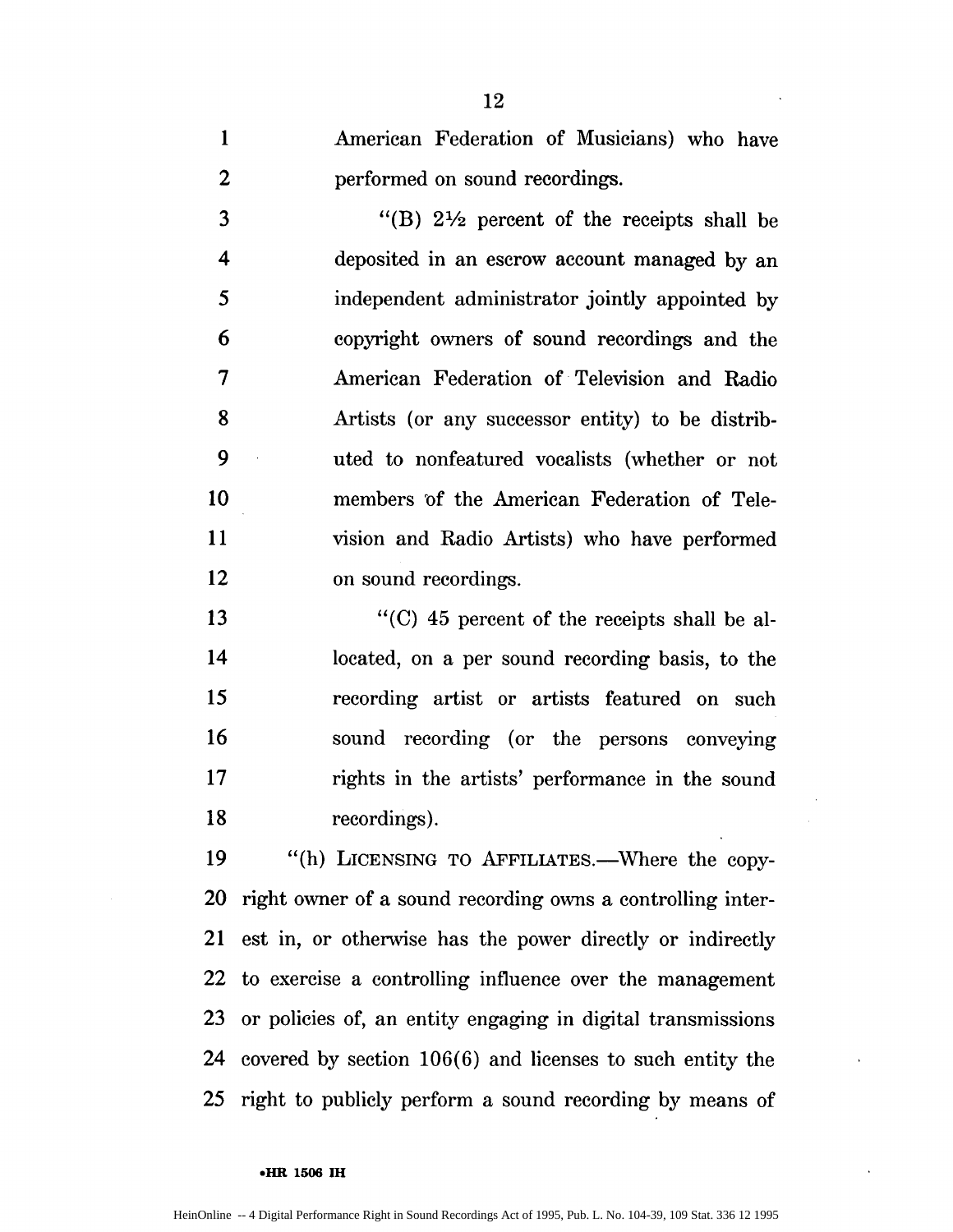1 a digital transmission, the copyright owner shall make the 2 licensed sound recording available under section 106(6) on 3 similar terms and conditions to all other similarly-situated 4 entities offering similar types of digital transmission serv-5 ices, except that the copyright owner may—

**6** "(1) impose reasonable requirements for credit 7 worthiness; and

8 "(2) establish different prices, terms, and con-9 ditions to take into account the types of services of-10 fered, the duration of the license, the geographic re-11 gion, the numbers of subscribers served, and any 12 other relevant factors.

13 "(i) No EFFECT ON ROYALTIES FOR UNDERLYING 14 WORKS.—License fees payable for the public performance 15 of sound recordings under section 106(6) shall not be 16 taken into account in any administrative, judicial, or other 17 governmental proceeding to set or adjust the royalties pay-18 able to copyright owners of musical works for the public 19 performance of their works. Royalties payable to copyright 20 owners of musical works for the public performance of 21 their works shall not be diminished in any respect as a 22 result of the rights granted by section 106(6).

23 "(j) DEFINITIONS.—As used in this section, the fol-24 lowing terms have the following meanings:

#### **.HR 1506 IH**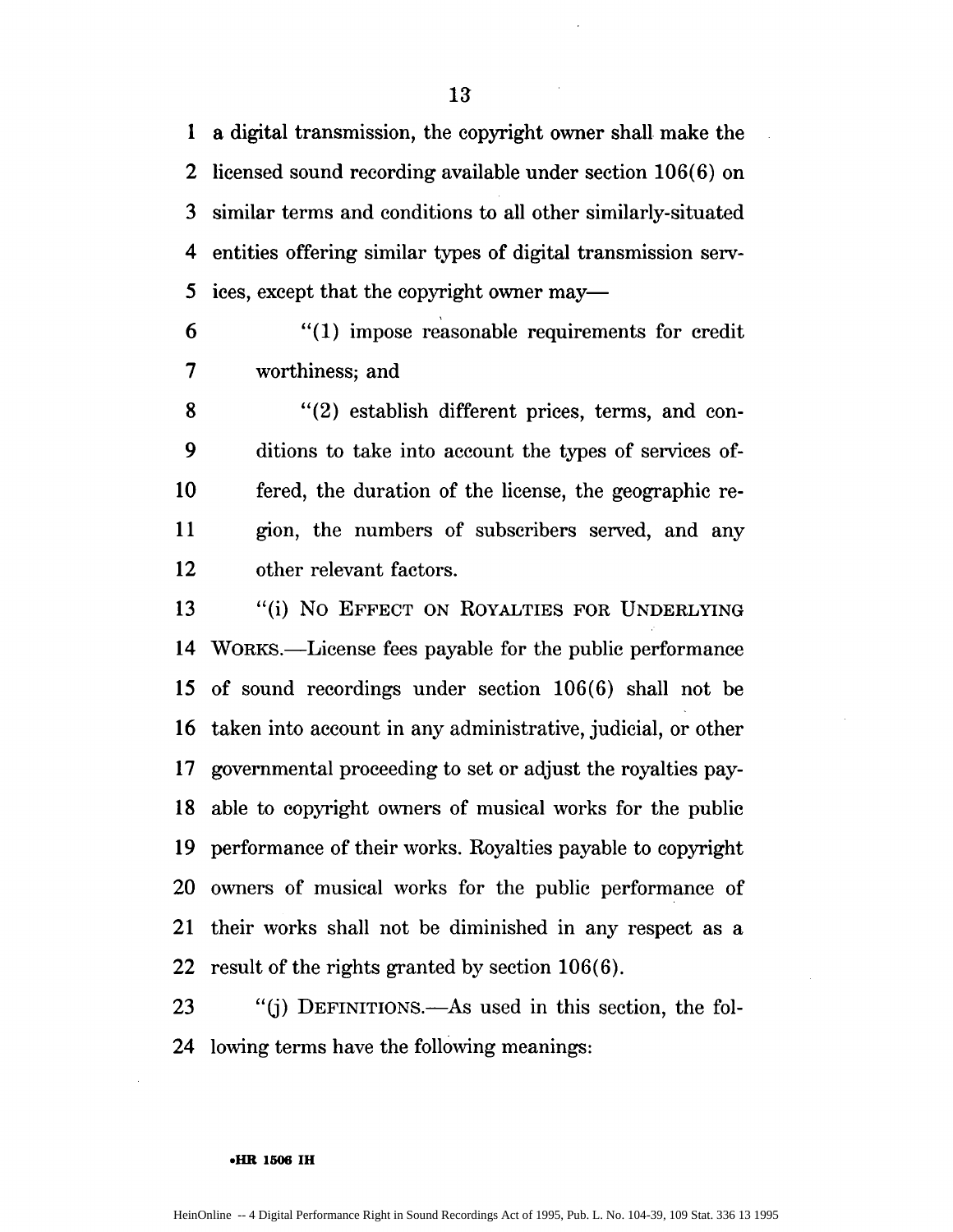1 "(1) A 'broadcast transmission' is a trans-2 mission made by a broadcast station licensed as such 3 by the Federal Communications Commission.

 $4$  "(2) An 'interactive service' is one that enables 5 a member of the public to receive, on request, a 6 transmission of a particular sound recording chosen 7 by or on behalf of the recipient. The ability of indi-8 viduals to request that particular sound recordings 9 be performed for reception by the public at large 10 does not make a service interactive. If an entity of-11 fers both interactive and non-interactive services (ei-12 ther concurrently or at different times), the non-13 interactive component shall not be treated as part of 14 an interactive service.

15 "(3) A 'nonsubscription transmission' is any 16 transmission that is not a subscription transmission. 17 "(4) The 'sound recording performance com-18 plement' is—

19 "(A) in the case of an interactive service, 20 the capability of a member of the public to re-21 ceive transmissions, during a 1-week period, of 22 no more than the complement number; or 23 "(B) in the case of a transmission other

<sup>24</sup> than in the course of an interactive service, the

#### **.111R 1506 IH**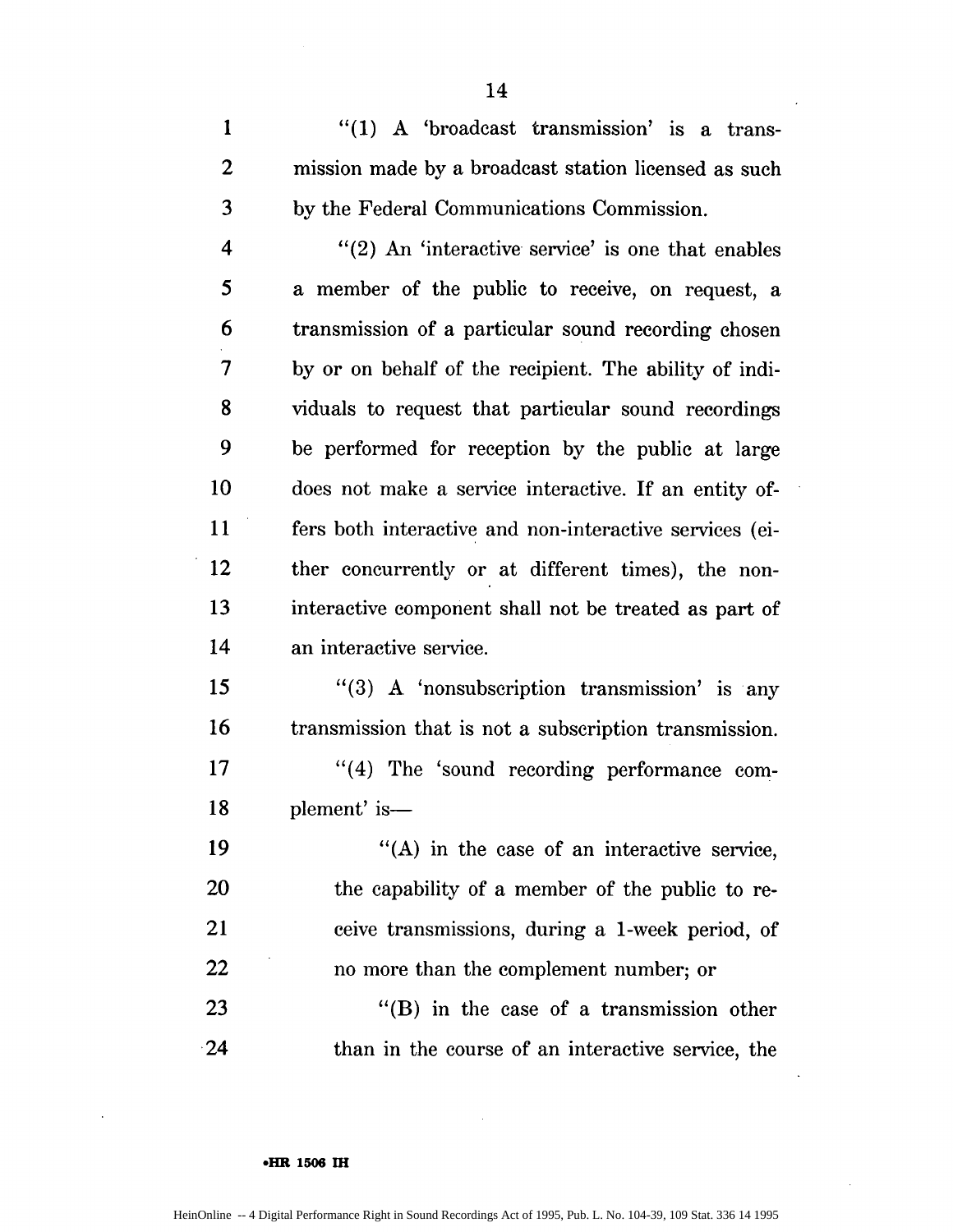| 1                | transmission consecutively of no more than the         |
|------------------|--------------------------------------------------------|
| $\boldsymbol{2}$ | complement number.                                     |
| 3                | $"$ (5) The 'complement number' is—                    |
| 4                | $\cdot$ (A) 2 selections of sound recordings em-       |
| 5                | bodied in any one phonorecord distributed in           |
| 6                | the United States for ultimate sale to consum-         |
| 7                | ers; or                                                |
| 8                | "(B) 3 selections of sound recordings of               |
| 9                | performances—                                          |
| 10               | "(i) by the same featured recording                    |
| 11               | artist, or                                             |
| 12               | ``(ii)<br>embodied in any set<br><sub>of</sub>         |
| 13               | phonorecords or compilation of sound re-               |
| 14               | cordings marketed together as a unit for               |
| 15               | ultimate sale to consumers.                            |
| 16               | $"$ (6) A 'subscription transmission' is a trans-      |
| 17               | mission that is controlled and limited to particular   |
| 18               | recipients, and for which consideration is required to |
| 19               | be paid or otherwise given by or on behalf of the re-  |
| 20               | cipient to receive the transmission or a package of    |
| 21               | transmissions that includes the transmission.".        |
|                  |                                                        |

 $\ddot{\phantom{a}}$ 

 $\bar{z}$ 

 $\sim$ 

 $\hat{\mathbf{v}}$ 

 $\sim$ 

 $\sim 10^6$ 

 $\mathcal{A}$ 

 $\mathcal{L}^{\text{max}}$ 

 $\Delta \phi$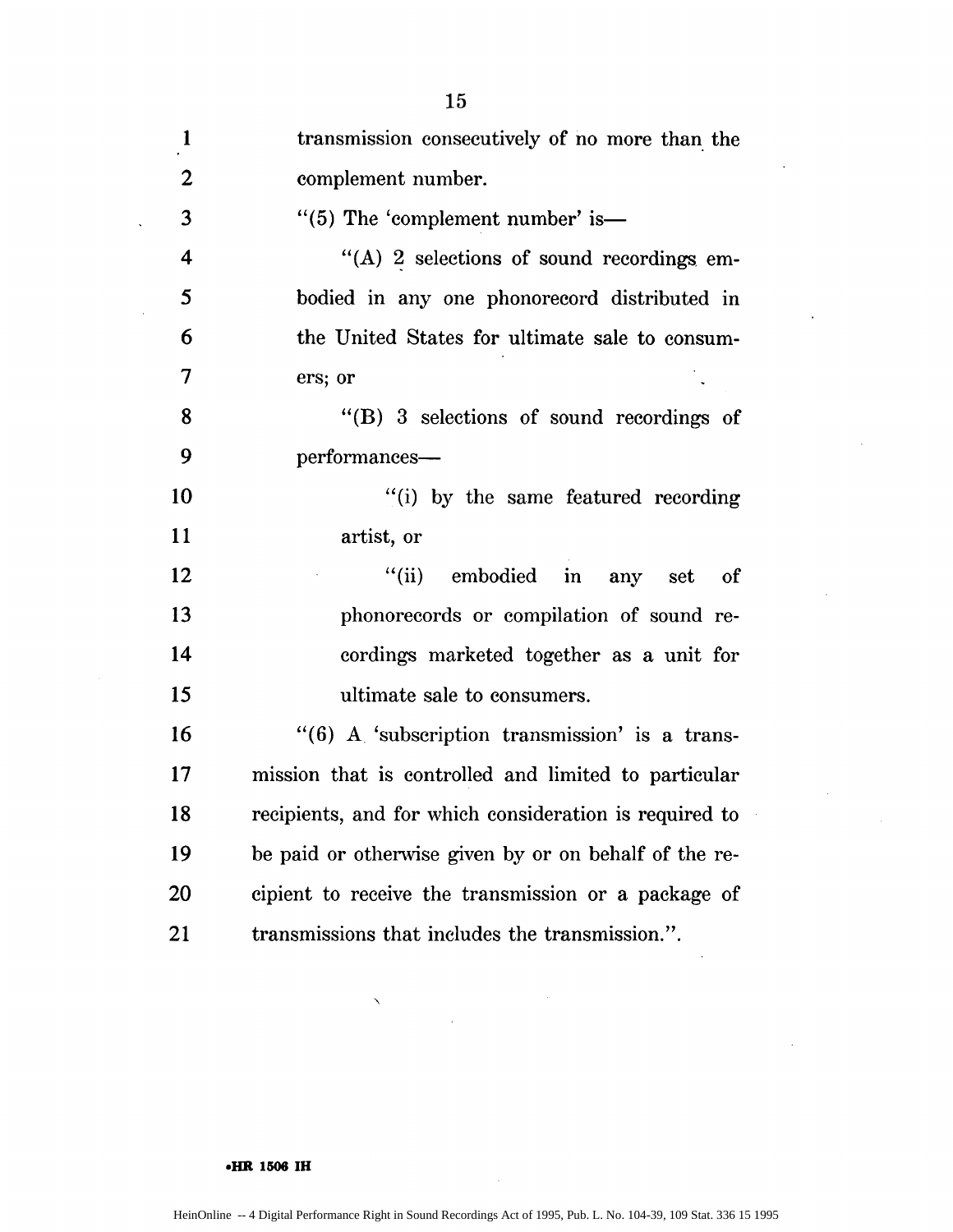$\mathcal{L}(\mathcal{A})$  .

 $\mathcal{L}^{\mathcal{L}}(\mathcal{L}^{\mathcal{L}})$  .

| 1                       | SEC. 4. SCOPE OF EXCLUSIVE RIGHTS IN NONDRAMATIC                   |
|-------------------------|--------------------------------------------------------------------|
| $\boldsymbol{2}$        | <b>MUSICAL WORKS:</b><br><b>COMPULSORY</b><br><b>LICENSE</b>       |
| 3                       | <b>MAKING</b><br><b>AND</b><br><b>FOR</b><br><b>DISTRIBUTING</b>   |
| $\overline{\mathbf{4}}$ | PHONORECORDS.                                                      |
| 5                       | Section 115 of title 17, United State Code, is                     |
| 6                       | amended—                                                           |
| 7                       | (1) by striking "clause" each place it appears                     |
| 8                       | and inserting "paragraph";                                         |
| 9                       | $(2)$ in subsection $(a)(1)$ by inserting before the               |
| 10                      | period at the end of the second sentence ", including              |
| 11                      | by means of a digital phonorecord delivery";                       |
| 12                      | $(3)$ in the second sentence of subsection $(c)(2)$ ,              |
| 13                      | by inserting "and except as provided in paragraph                  |
| 14                      | $(3)$ ," after "For this purpose,";                                |
| 15                      | (4) in subsection (c) by redesignating para-                       |
| 16                      | graphs $(3)$ , $(4)$ , and $(5)$ as paragraphs $(5)$ , $(6)$ , and |
| 17                      | (7), respectively, and by inserting after paragraph                |
| 18                      | (2) the following:                                                 |
| 19                      | $\cdot$ (3)(A) A compulsory license under this section             |
| 20                      | includes the right of the maker of a phonorecord of                |
| 21                      | a nondramatic musical work under subsection $(a)(1)$               |
| 22                      | to distribute or authorize distribution of the sound               |
| 23                      | recording embodied in such phonorecord by means of                 |
| 24                      | a digital transmission which constitutes a digital                 |
| 25                      | phonorecord delivery. Such transmission may also                   |
| 26                      | constitute a public performance of a nondramatic                   |
|                         | •HR 1506 IH                                                        |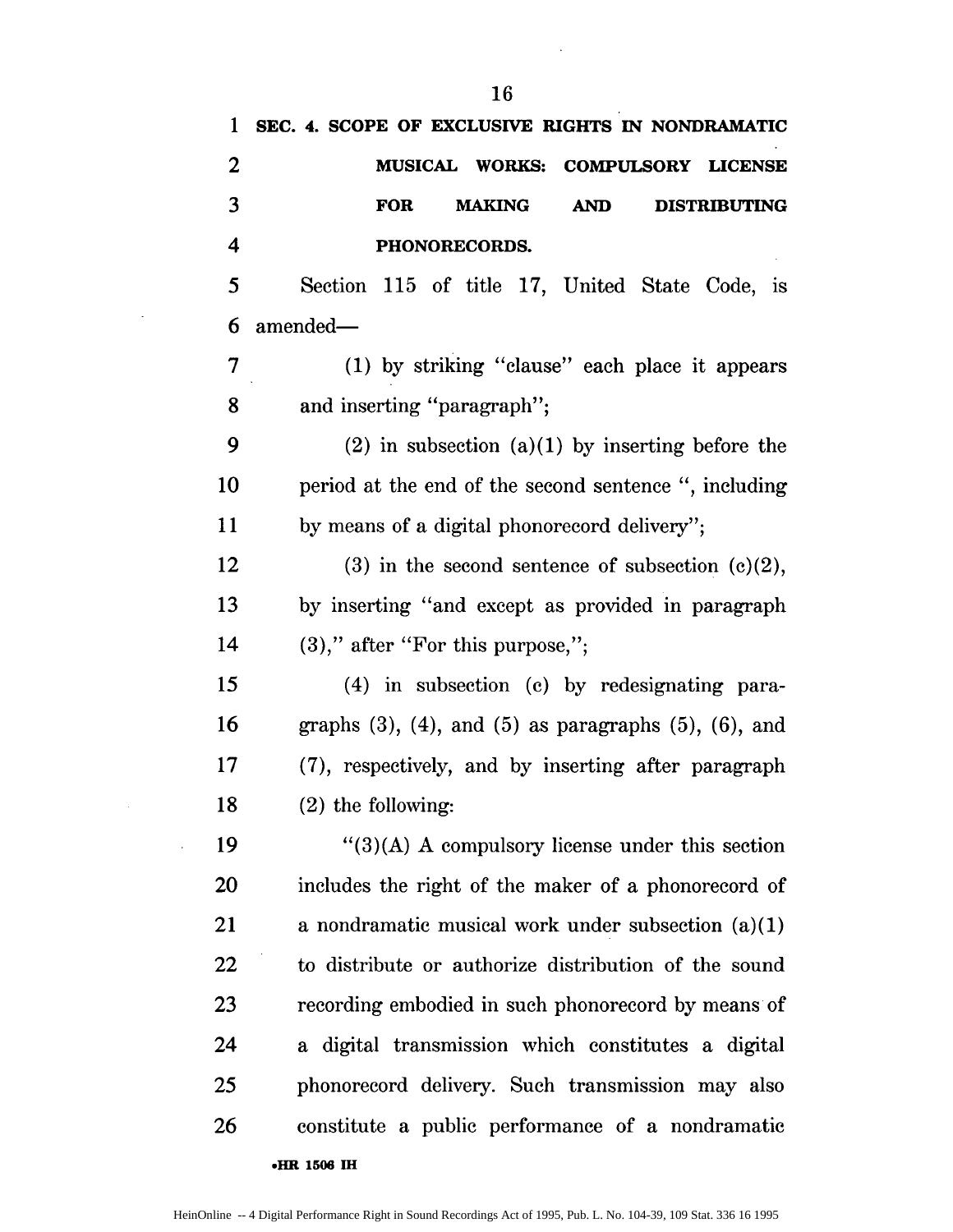| $\mathbf{1}$     | musical work under section 106(4) and of a sound       |
|------------------|--------------------------------------------------------|
| $\mathbf{2}$     | recording under section 106(6).                        |
| 3                | $\lq\lq(B)(i)$ For every digital phonorecord delivery  |
| $\boldsymbol{4}$ | by or under the authority of the compulsory licensee   |
| 5                | which is identifiable, the royalty payable by the com- |
| 6                | pulsory licensee shall be the royalty prescribed under |
| 7                | paragraph (2) and chapter 8 of this title.             |
| 8                | "(ii) For every digital phonorecord delivery by        |
| 9                | or under the authority of the compulsory licensee      |
| 10               | which is not identifiable but which can be reasonably  |
| <b>11</b>        | expected to result from a digital transmission of a    |
| 12               | sound recording, the royalty payable by the compul-    |
| 13               | sory licensee shall be the royalty prescribed under    |
| 14               | paragraph $(4)$ .                                      |
| 15               | "(iii) The Librarian of Congress shall prescribe       |
| 16               | regulations describing the types of digital trans-     |
| 17               | missions of a sound recording which are described in   |
| 18               | clauses (i) and (ii). Such regulations—                |
| 19               | "(I) shall take into account any efforts by            |
| <b>20</b>        | transmitters to avoid or evade the reasonable          |
| 21               | use of available techniques to identify deliveries     |
| 22               | to transmission recipients of phonorecords of          |
| 23               | sound recordings, and                                  |
| 24               | "(II) may consider the nature of the digi-             |
| 25               | tal transmission service, its marketing practices,     |

 $\frac{1}{2} \sum_{i=1}^{n} \frac{1}{2} \sum_{j=1}^{n} \frac{1}{2} \sum_{j=1}^{n} \frac{1}{2} \sum_{j=1}^{n} \frac{1}{2} \sum_{j=1}^{n} \frac{1}{2} \sum_{j=1}^{n} \frac{1}{2} \sum_{j=1}^{n} \frac{1}{2} \sum_{j=1}^{n} \frac{1}{2} \sum_{j=1}^{n} \frac{1}{2} \sum_{j=1}^{n} \frac{1}{2} \sum_{j=1}^{n} \frac{1}{2} \sum_{j=1}^{n} \frac{1}{2} \sum_{j=1}^{n$ 

**oHR 1506 IH**

 $\mathcal{L}^{\pm}$ 

 $\sim$   $\sim$ 

 $\mathcal{L}_{\mathcal{L}}$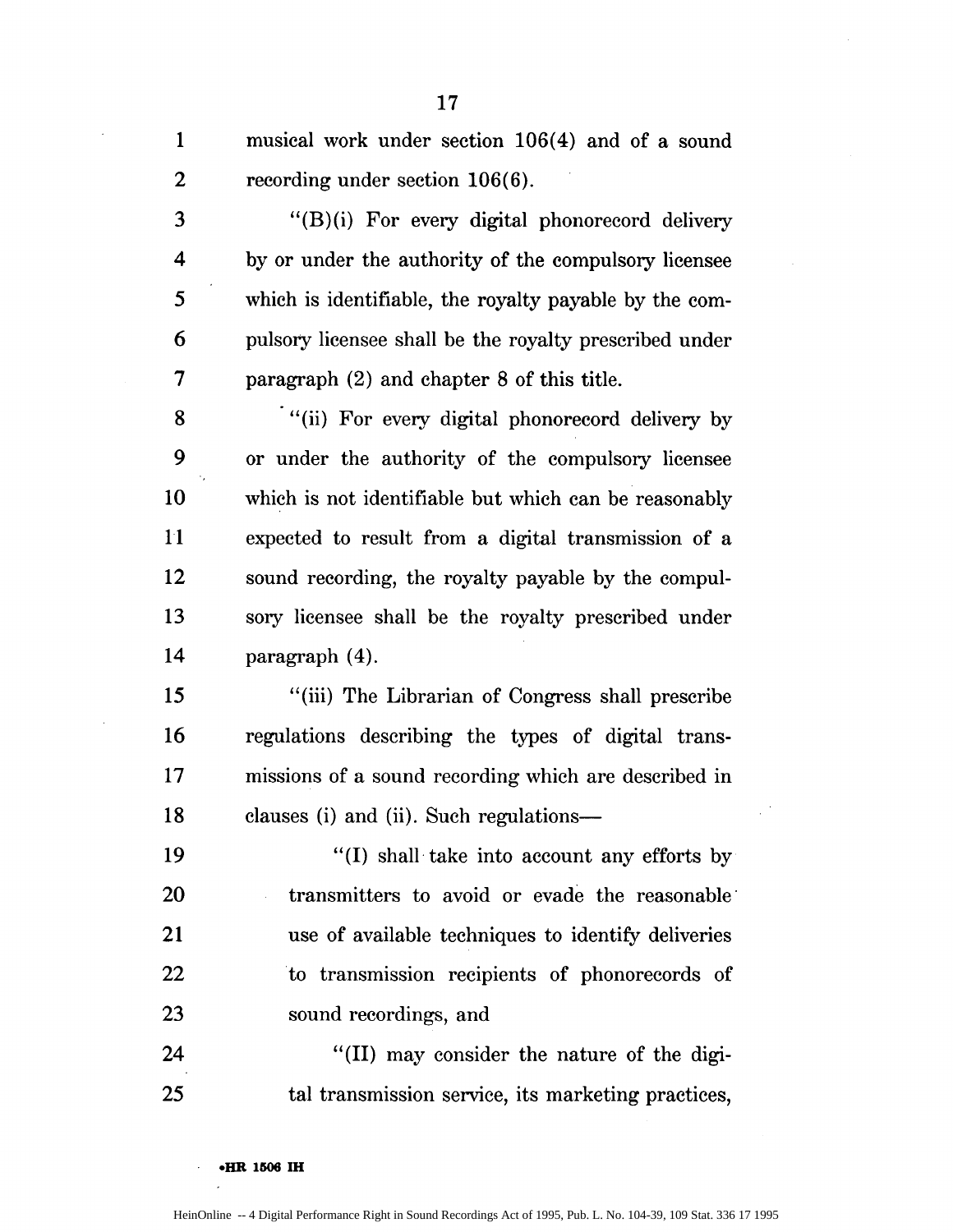1 technical characteristics, or other indicia to de-2 termine whether it is described in clause (ii).

3 "(C) Independent of any right of public per-4 formance under section 106(4), the copyright owner 5 of a nondramatic musical work embodied in a sound 6 recording has the right to receive royalty payments 7 at the rates prescribed under this subsection when 8 the digital transmission of that sound recording con-9 stitutes a digital phonorecord delivery. Unless au-**10** thorized by the copyright owner of the nondramatic 11 musical work or by any person who has obtained a 12 compulsory license under this section, such a digital 13 transmission, by whomever made, shall be actionable 14 by the copyright owner in the nondramatic musical 15 work as an act of infringement, except that no such 16 cause of action may be brought against a copyright 17 owner of a sound recording unless it authorized the 18 digital phonorecord delivery. Any such cause of ac-19 tion shall be in addition to remedies available to the 20 copyright owner of the musical work under section 21 106(4) and the copyright owner of the sound record-22 ing with respect to digital phonorecord deliveries 23 under section 106(6).

24 "(D) Nothing in section 1008 shall be con-25 strued to prevent the exercise of the rights and rem-

#### oIHR **1506 I**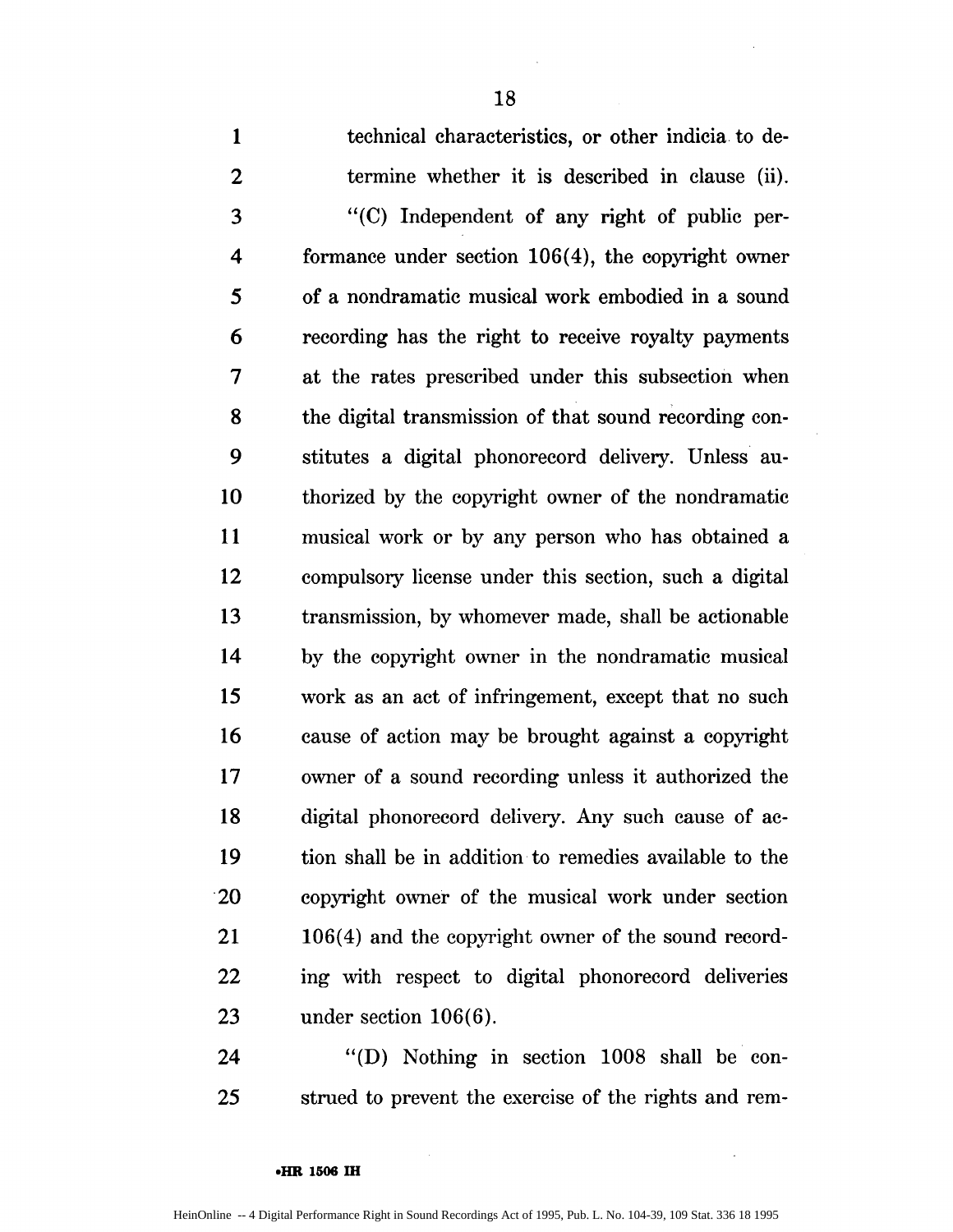| 1                | edies allowed by this paragraph, paragraph (7), and    |
|------------------|--------------------------------------------------------|
| $\boldsymbol{2}$ | chapter 5 in the event of a digital phonorecord deliv- |
| 3                | ery, except that no action alleging infringement of    |
| 4                | copyright may be brought under this title against a    |
| 5                | manufacturer, importer, or distributor of a digital    |
| 6                | audio recording device, a digital audio recording me-  |
| 7                | dium, an analog recording device, or an analog re-     |
| 8                | cording medium, or against a consumer, based on        |
| 9                | the actions described in such section.                 |
| 10               | " $(E)$ Nothing in this section annuls or limits in    |
| 11               | any way-                                               |
| 12               | "(i) the exclusive right to publicly perform           |
| 13               | a sound recording or the musical work em-              |
| 14               | bodied therein, including by means of a digital        |
| 15               | transmission, under sections 106(4)<br>and             |
| 16               | $106(6)$ ,                                             |
| 17               | "(ii) except for the compulsory licensing              |
| 18               | under the conditions specified by this section,        |
| 19               | the exclusive rights to reproduce and distribute       |
| 20               | the sound recording and the musical work em-           |
| 21               | bodied therein under sections 106(1) and               |
| 22               | $106(3)$ , including by means of a digital phono-      |
| 23               | record delivery, or                                    |
| 24               | "(iii) any other rights under any other pro-           |
| 25               | vision of section 106, or remedies available           |

 $\mathbb{R}^2$ 

 $\sim 10^7$ 

**\*HR 1506 IH**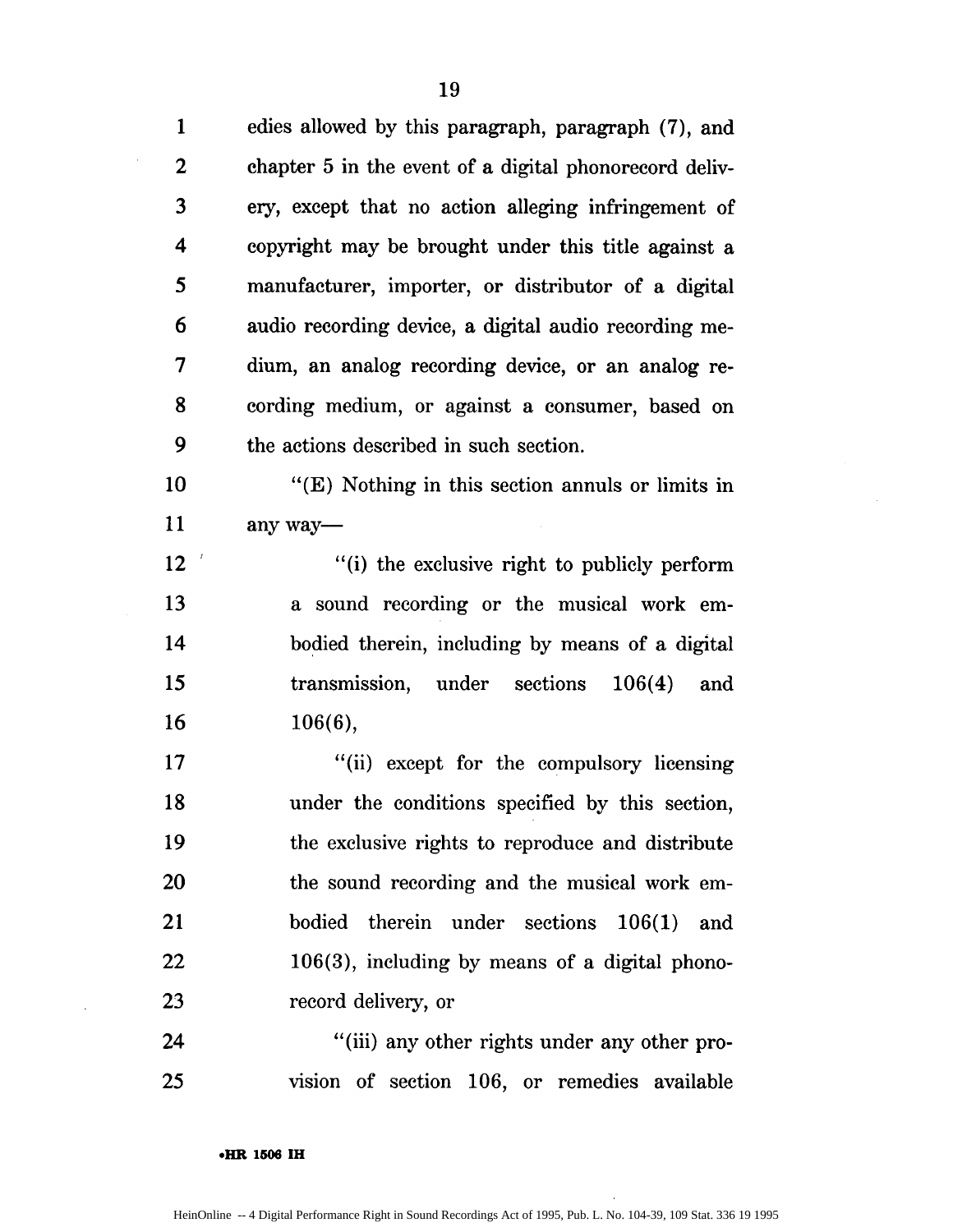20

| $\mathbf{1}$            | under this title, as such rights or remedies exist  |
|-------------------------|-----------------------------------------------------|
| $\boldsymbol{2}$        | either before or after the enactment of the Digi-   |
| 3                       | tal Performance in Sound Recordings Act of          |
| $\overline{\mathbf{4}}$ | 1995.                                               |
| 5                       | "(4) LICENSES FOR CERTAIN DIGITAL PHONO-            |
| 6                       | RECORD DELIVERIES.-                                 |
| 7                       | "(A) Notwithstanding any provision of the           |
| 8                       | antitrust laws, for the purposes of this para-      |
| 9                       | graph any copyright owners of nondramatic           |
| 10                      | musical works and any persons entitled to ob-       |
| 11                      | tain a compulsory license under subsection          |
| 12                      | $(a)(1)$ may negotiate and agree upon the terms     |
| 13                      | and rates of royalty payments for any digital       |
| 14                      | phonorecord deliveries described in paragraph       |
| 15                      | $(3)(B)(ii)$ and the proportionate division of fees |
| 16                      | paid among copyright owners, and may des-           |
| 17                      | ignate common agents to negotiate, agree to,        |
| 18                      | pay, or receive such royalty payments.              |
| 19                      | "(B) Not later than 30 days after the date          |
| 20                      | of the enactment of the Digital Performance         |
| 21                      | Right in Sound Recordings Act of 1995, the Li-      |
| 22                      | brarian of Congress shall cause notice to be        |
| 23                      | published in the Federal Register of the initi-     |
| 24                      | ation of voluntary negotiations for the purpose     |
| 25                      | of determining reasonable terms and rates of        |

**sIIl 1506 EfR**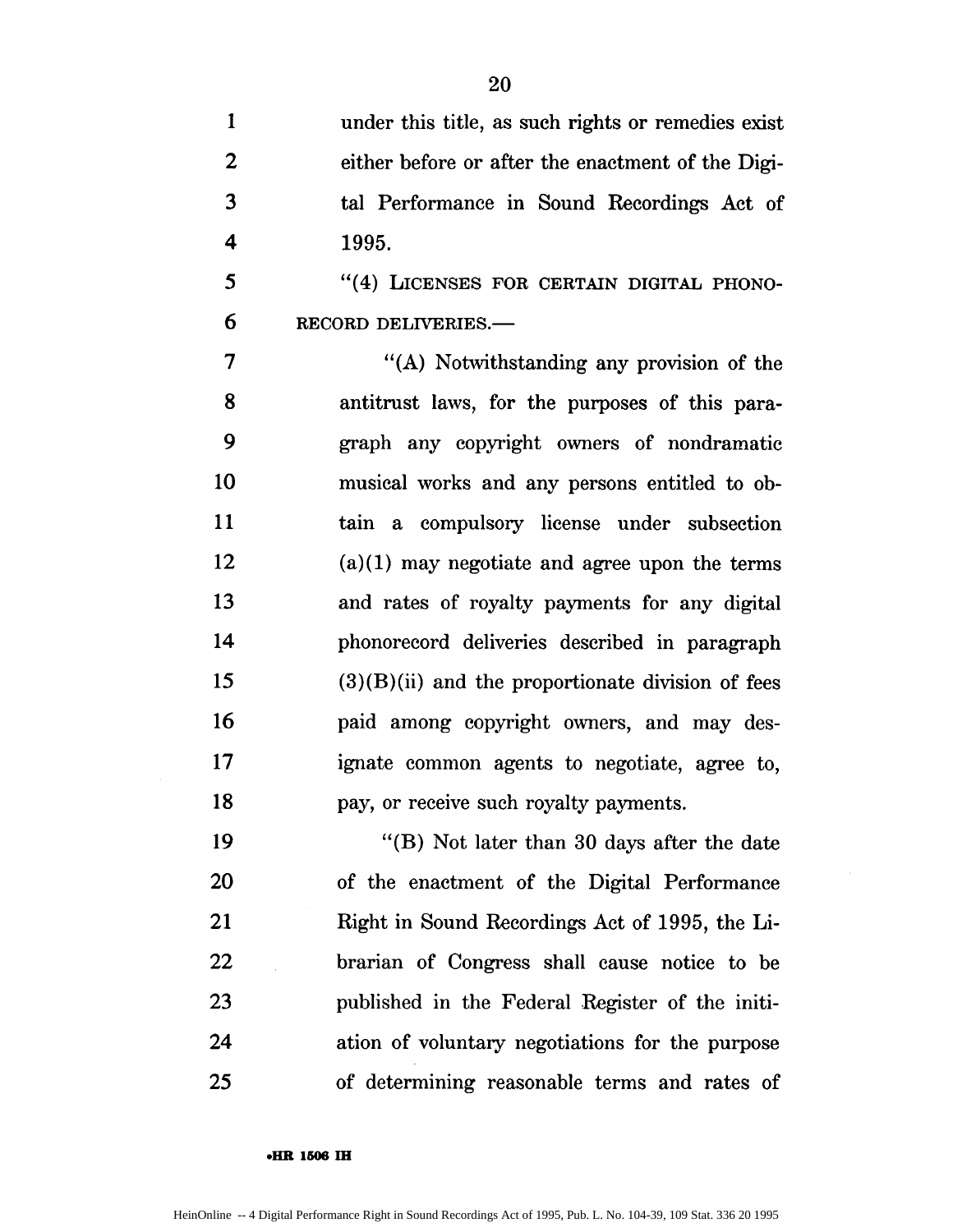1 royalty payments for the digital phonorecord 2 deliveries described in clause (3)(B)(ii) during 3 the period beginning on January 1, 1996, and 4 ending on December 31, 1999. Such terms and 5 rates shall distinguish among the different **6** types of digital phonorecord delivery services 7 then in operation. Any copyright owners of 8 nondramatic musical works and any persons en-9 titled to obtain a compulsory license under sub-10 section (a)(1) may submit to the Librarian of 11 Congress licenses covering activities with re-12 spect to such works. The parties to each such 13 negotiation proceeding shall bear the entire 14 costs thereof.

15 "(C) In the absence of license agreements **16** negotiated under subparagraph (B), the Librar-17 ian of Congress shall, pursuant to chapter 8, 18 convene a copyright arbitration royalty panel to 19 determine and publish in the Federal Register 20 a schedule of rates and terms which, subject to 21 subparagraph (D), shall be binding on all copy-22 right owners of nondramatic musical works and 23 persons entitled to obtain a compulsory license 24 under subsection (a)(1). In establishing such 25 rates and terms the copyright arbitration roy-

**.11[l 1506** 1H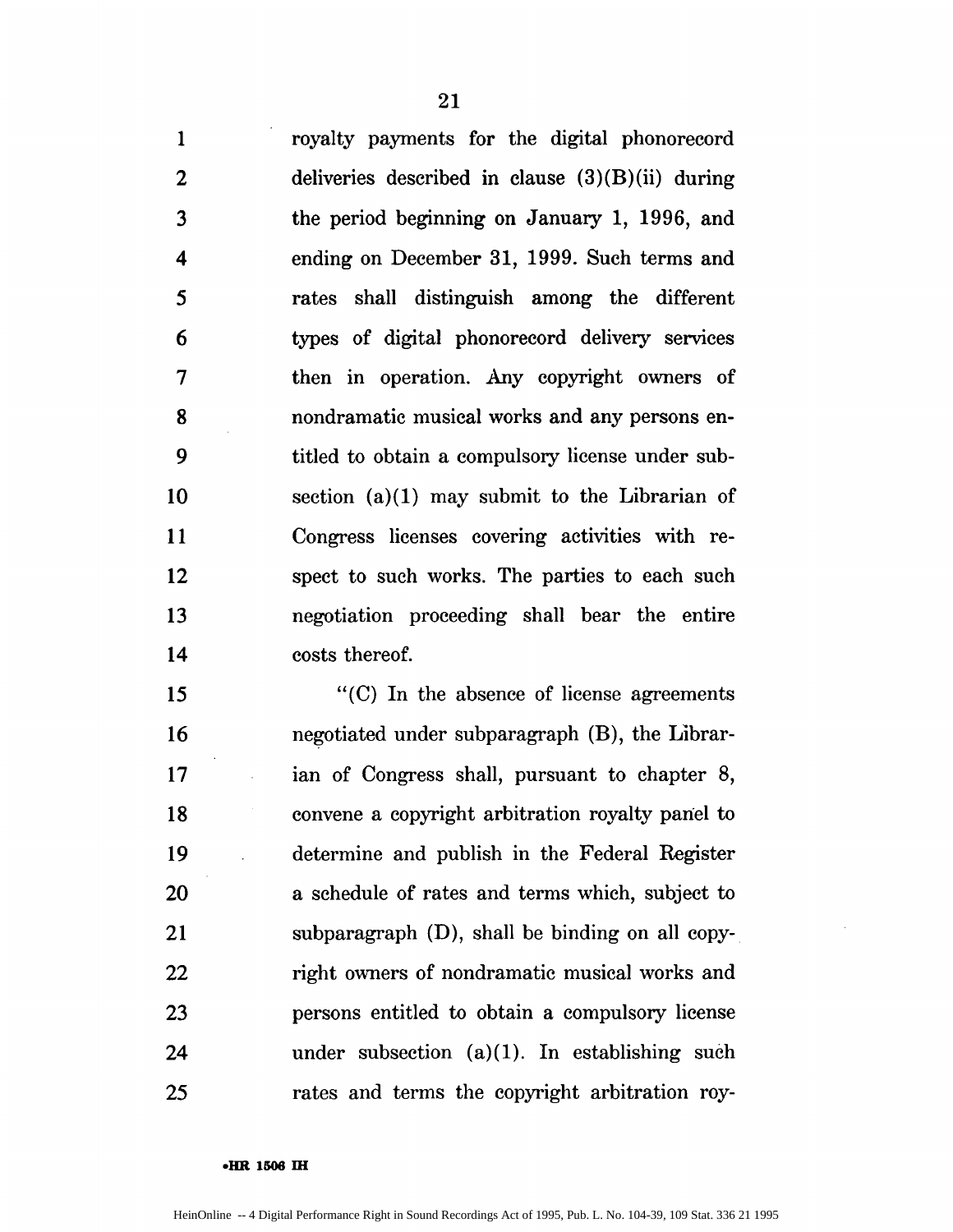- 22
- 1 alty panel may consider the rates for com-2 parable types of digital phonorecord delivery 3 services and comparable circumstances under 4 voluntary license agreements negotiated under 5 subparagraph (B). The parties to the proceed-**6** ing shall bear the entire cost thereof in such 7 manner and proportion as the arbitration panel 8 shall direct. The Librarian of Congress shall 9 also establish requirements by which copyright 10 owners shall receive reasonable notice of the use 11 of their works under this subsection, and under 12 which records of such use shall be kept and 13 made available by persons entitled to obtain a 14 compulsory license under subsection (a)(1) and 15 authorized to make digital phonorecord deliv-16 eries. 17 "(D) License agreements voluntarily nego-18 tiated at any time between one or more copy-
- 19 right owners of nondramatic musical works and 20 one or more persons entitled to obtain a com-21 **pulsory license under subsection**  $(a)(1)$  shall be 22 given effect in lieu of any determination by the 23 Librarian of Congress under chapter 8 that 24 would otherwise apply.

#### **\*HIR 1506 IH**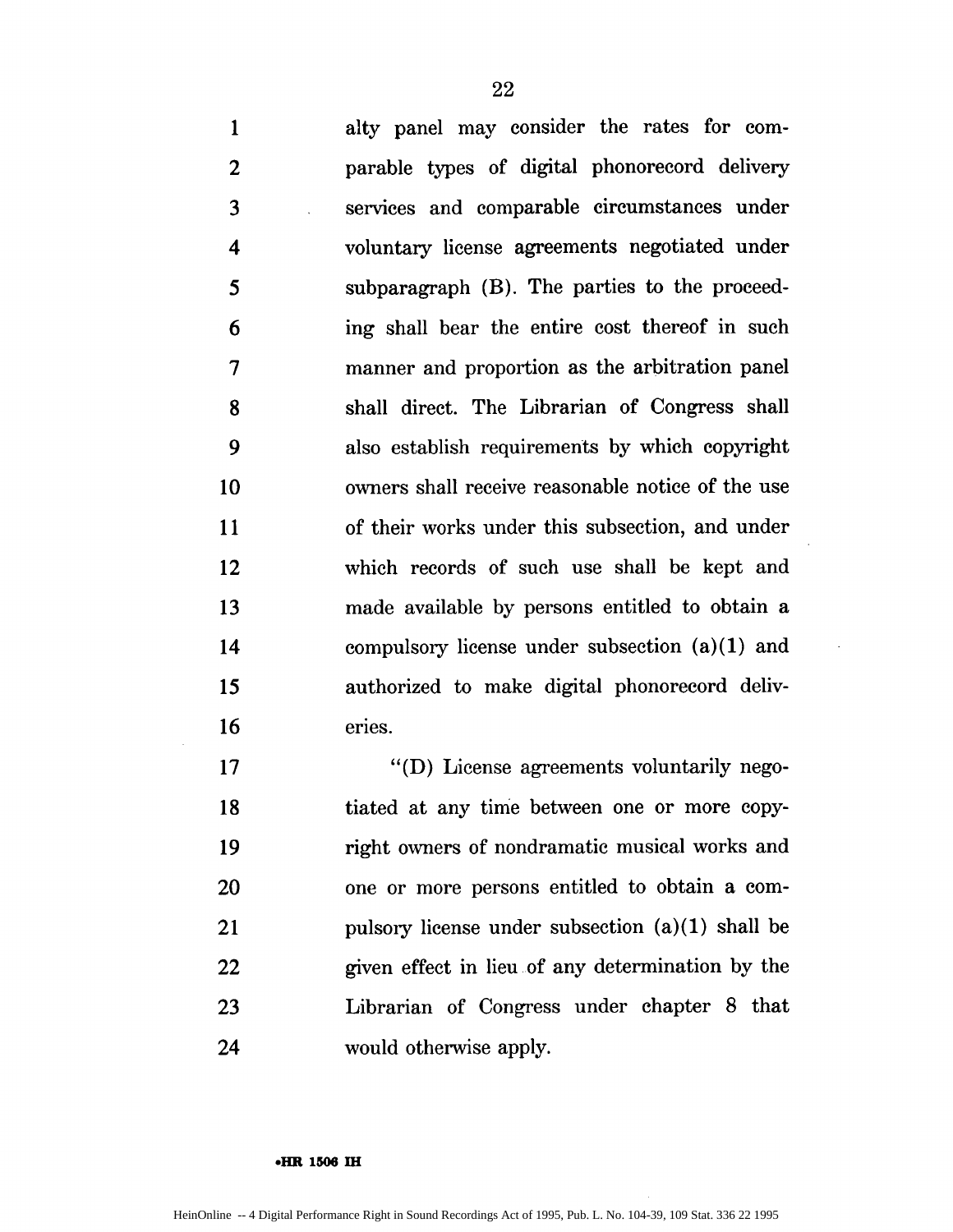1 "(E) The procedures set forth in subpara-2 graphs (B) and (C) shall be repeated and con-3 cluded, in accordance with regulations that the 4 Librarian of Congress shall prescribe— 5 "(i) within the 6-month period begin-**6** ning on the date on which a petition is 7 filed by any copyright owners of 8 nondramatic musical works or any person 9 entitled to obtain a compulsory license 10 under subsection (a)(1) affected by this 11 section indicating that a new type of digi-12 tal phonorecord delivery service is or is 13 about to become operational, and 14 "(ii) between June 30 and December" 15 31 of the year 1999 and each fifth year **16** thereafter.";

17 (5) by inserting after the first sentence in sec-18 tion (c)(6) (as so redesignated) the following: "In 19 the case of digital phonorecord deliveries described 20 in paragraph  $(3)(B)(ii)$  for which royalty fees have 21 not been set, the compulsory licensee shall pay, ef-22 fective as of the initial delivery, such royalty fees as 23 shall later be determined in accordance with sub-24 section (c)(4), and any royalty payments in arrears 25 shall be made on or before the twentieth day of the

**9HR 1506 IM**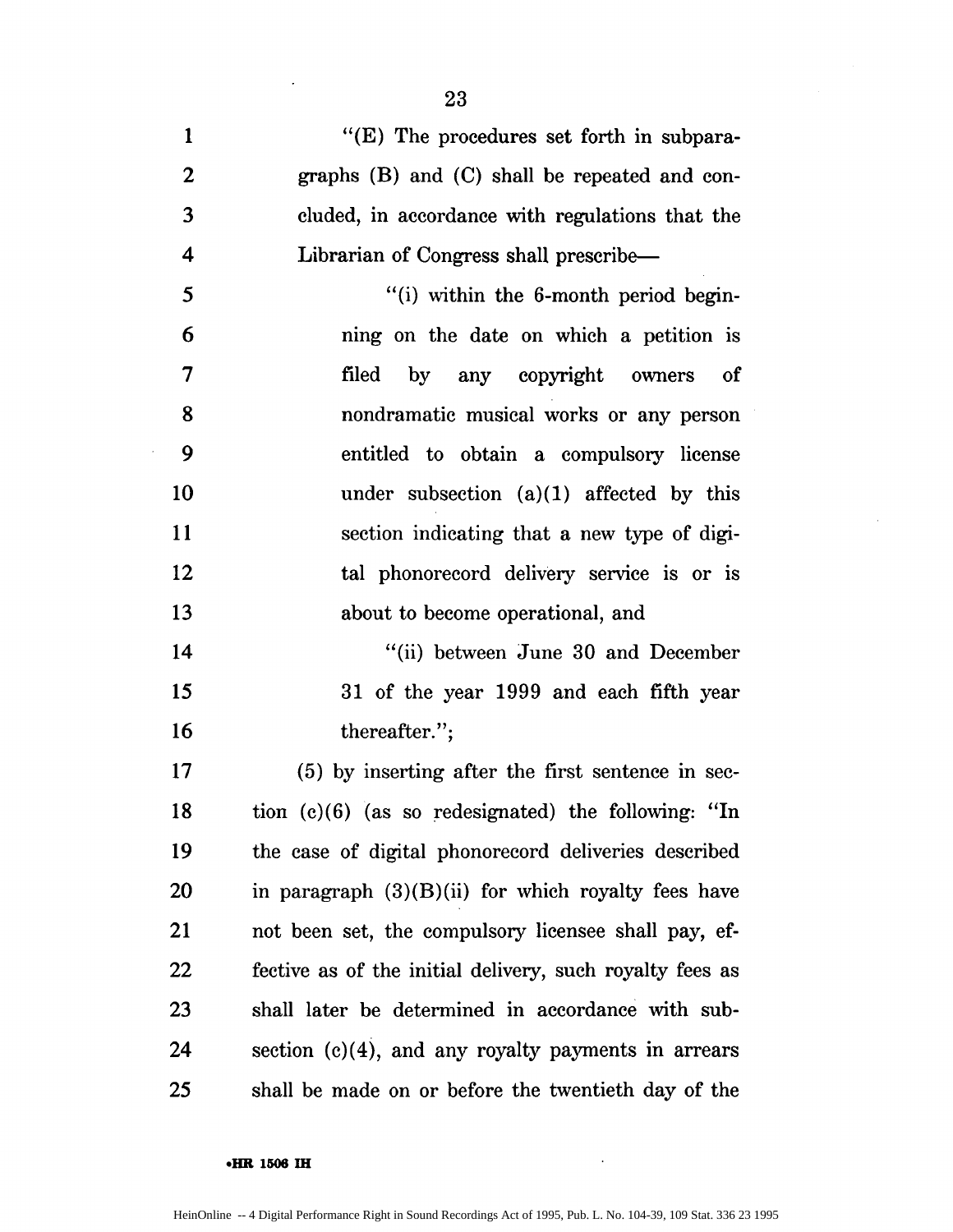1 month after the month in which the royalty fees are 2 set."; and

3 (6) by adding after subsection (c) the following: 4 "(d) DEFINITION.—As used in this section, the term 5 'digital phonorecord delivery' means each individual deliv-6 ery of a phonorecord by digital transmission of a sound 7 recording which-

8 "(1) results in an identifiable reproduction by 9 or for any transmission recipient of such sound re-10 cording, or

11 "(2) can be reasonably expected to result in a re-12 production by or for any transmission recipient of 13 such sound recording even though such delivery is 14 not identifiable,

15 regardless of whether the digital transmission is also a 16 public performance of the sound recording or any 17 nondramatic musical work embodied therein. None of the 18 exempt transmissions described in section 114(d)(1) shall 19 be considered a digital phonorecord delivery.".

### 20 **SEC. 5. CONFORMING AMENDMENTS.**

21 (a) DEFINITIONS.—Section 101 of title 17, United 22 States Code, is amended by inserting after the definition 23 of "device", "machine", or "process" the following:

24 "A 'digital transmission' is a transmission in a 25 digital format. A retransmission in a nondigital for-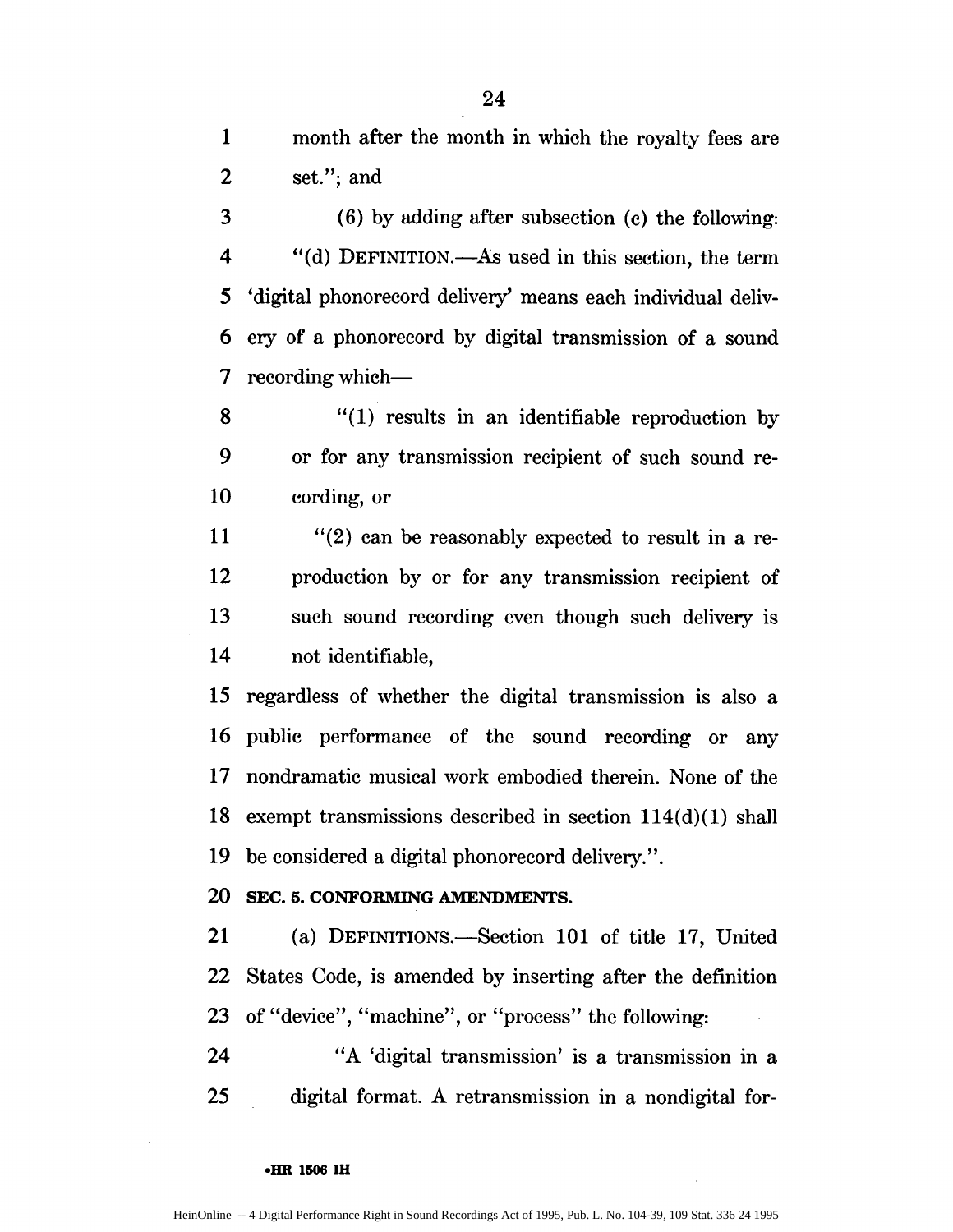1 mat of a digital transmission is not itself a digital 2 transmission."

3 (b) LIMITATIONS ON EXCLUSIVE RIGHTS: SECOND-4 ARY TRANSMISSIONS.—Section  $111(c)(1)$  of title 17, 5 United States Code, is amended in the first sentence by 6 striking "The" and inserting "Except in the case of a per-7 formance of a sound recording in the course of a digital 8 transmission, the".

9 (c) LIMITATIONS ON EXCLUSIVE RIGHTS: SECOND-10 ARY TRANSMISSIONS OF SUPERSTATIONS AND NETWORK 11 STATIONS FOR PRIVATE HOME VIEWING.-Section 12 119(a)(1) of title 17, United States Code, is amended by 13 striking "Subject to" and inserting "Except in the case 14 of a performance of a sound recording in the course of 15 a digital transmission, and subject to".

16 (d) COPYRIGHT ARBITRATION ROYALTY PANELS. 17 (1) Section 801(b)(1) of title 17, United States 18 Code, is amended in the first and second sentences 19 by striking "115" and inserting "114, 115,".

20 (2) Section 802(c) of title 17, United States 21 Code, is amended in the third sentence by striking 22 "section 111, 116, or 119," and inserting "section 23 111, 114, 116, or 119, any person entitled to a com-24 pulsory license under section 114(d), any person en-25 titled to a compulsory license under section 115,".

**\*HR 1506 1H**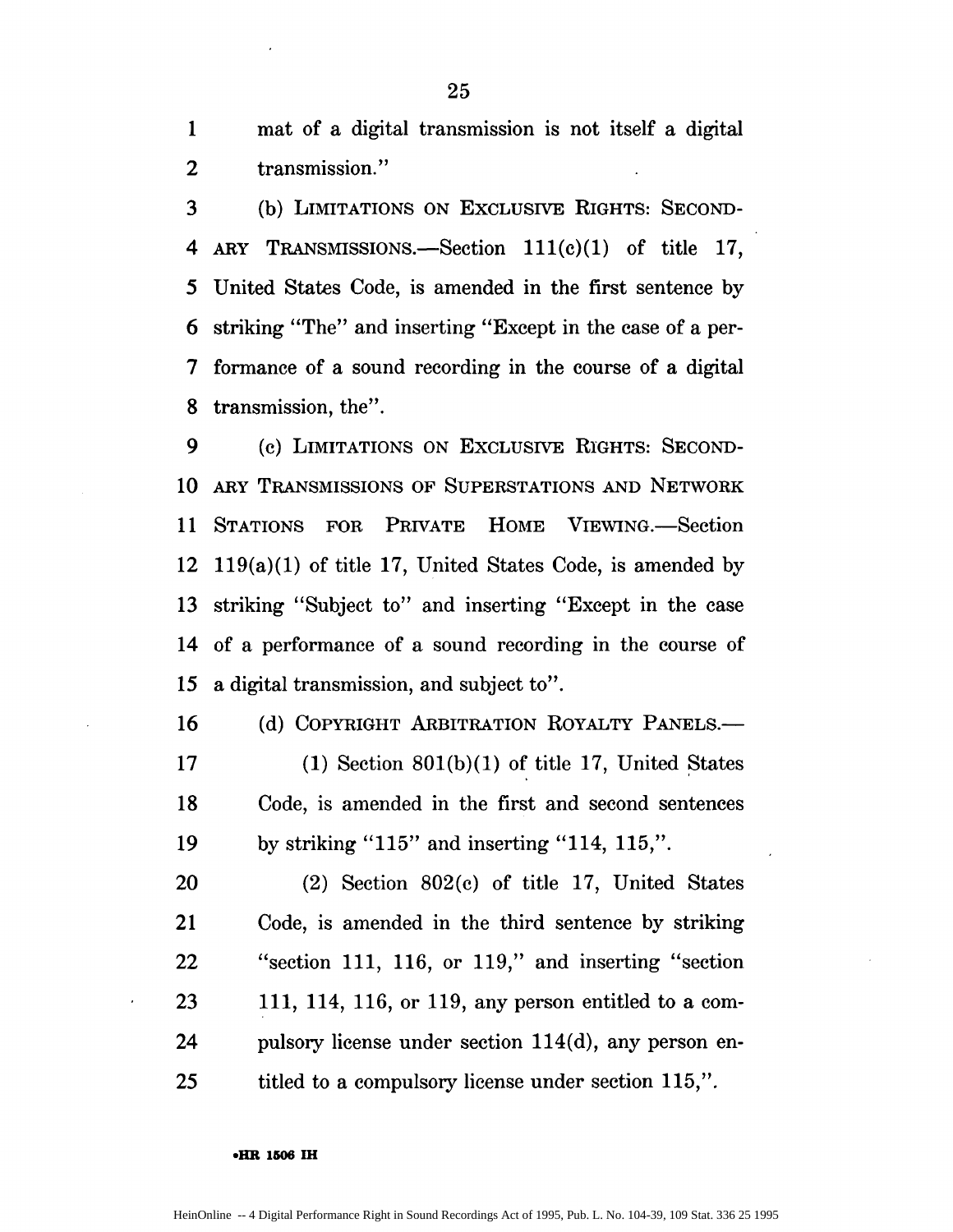1 (3) Section 802(g) of title **17,** United States 2 Code, is amended in the third sentence by striking 3 "115, 116, 118, 119, or 1003" and inserting "114, 4 115, 116, 118, 119, and 1003".

**5** (4) Section 802(h)(2) of title 17, United States 6 Code, is amended by inserting "114," after "111," **7 SEC.** *6.* **EFFECTIVE DATE.**

8 This Act, and the amendments made by this Act, 9 shall take effect January 1, 1996, except that the provi-10 sions of sections 114(e) and 114(f) of title 17, United 11 States Code, as added by section 3 of this Act, shall take 12 effect on the date of the enactment of this Act.

**0**

26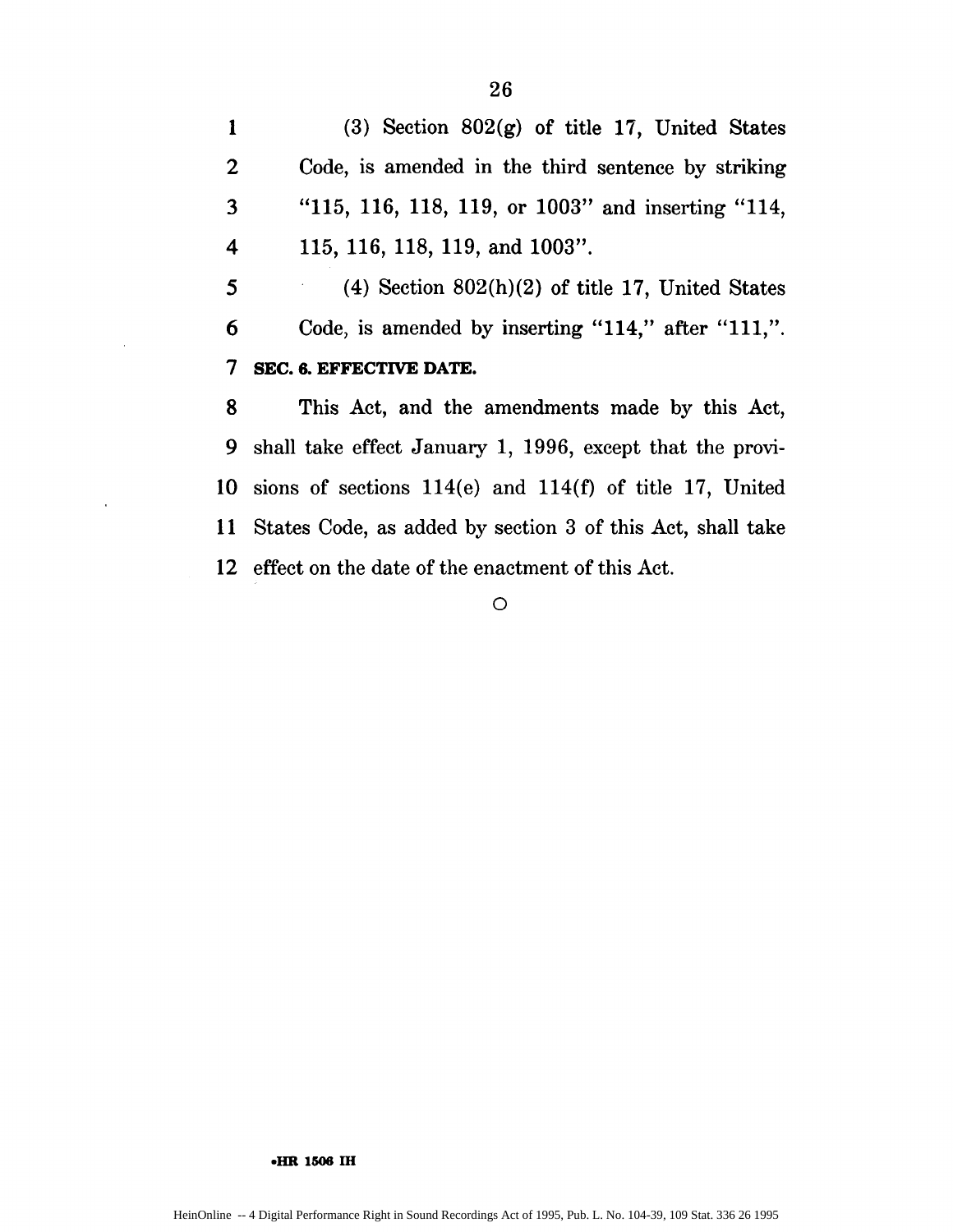HeinOnline -- 4 Digital Performance Right in Sound Recordings Act of 1995, Pub. L. No. 104-39, 109 Stat. 336 [xiv] 1995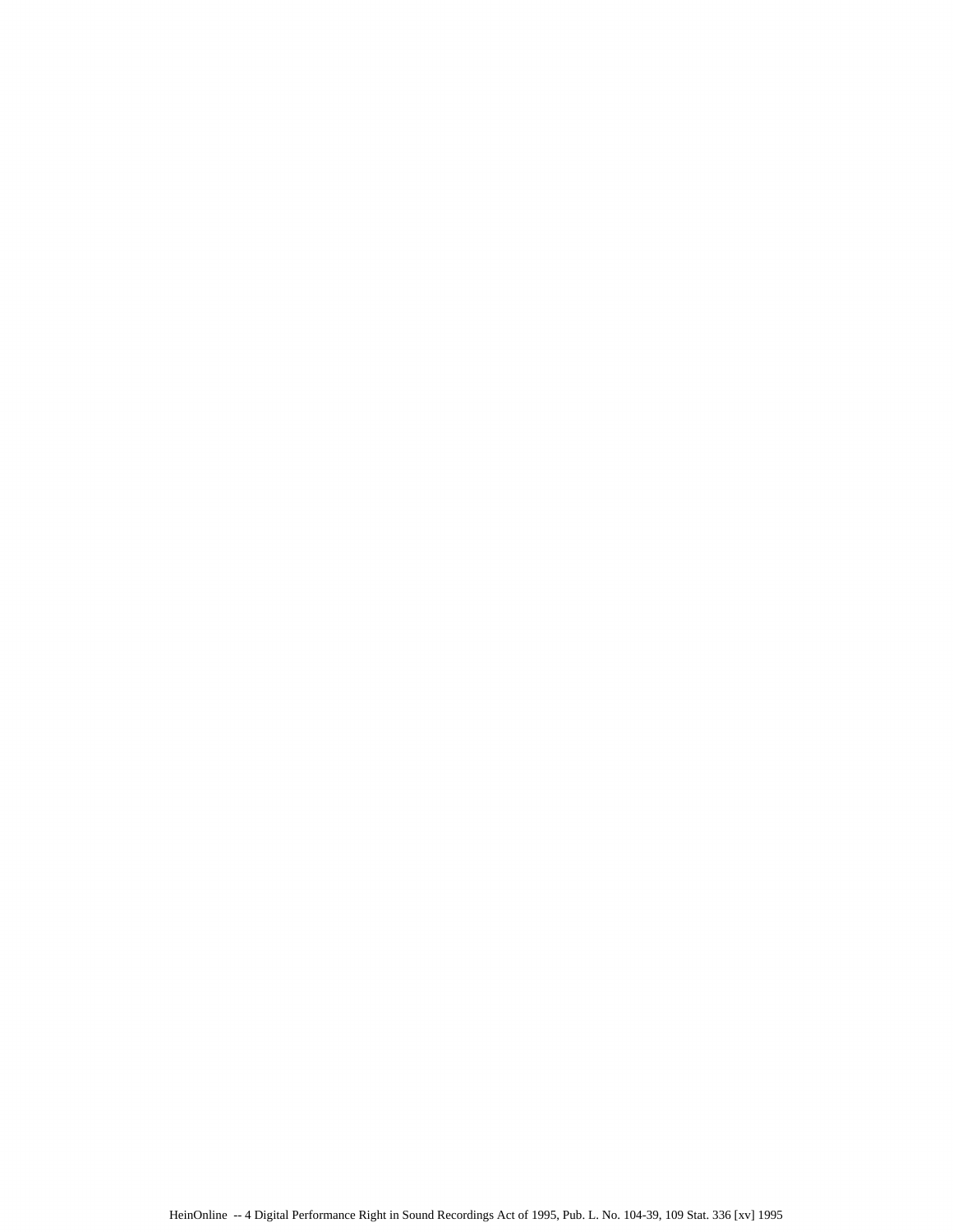HeinOnline -- 4 Digital Performance Right in Sound Recordings Act of 1995, Pub. L. No. 104-39, 109 Stat. 336 [xvi] 1995

 $15 -$ 

 $\sim$   $\sim$ 

 $\mathcal{F}_{\mathcal{A}}$  $\epsilon_{\rm{max}}^{(3)}$  Ġ,